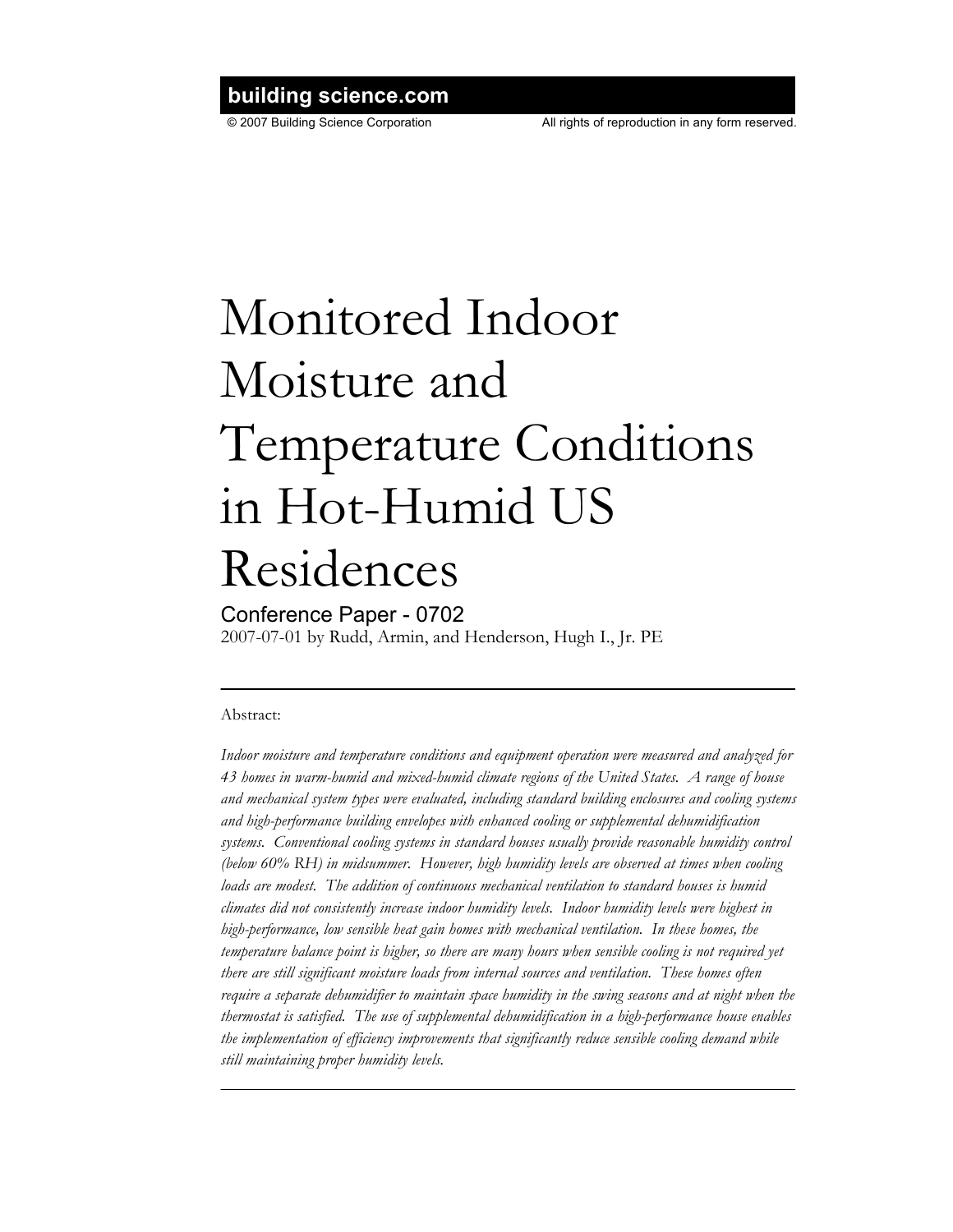©2007, American Society of Heating, Refrigerating and Air-Conditioning Engineers, Inc. (www.ashrae.org). Published in ASHRAE Transactions, Volume 113, Part 1. For personal use only. Additional reproduction, distribution, or transmission in either print or digital form is not permitted without ASHRAE's prior written permission.

DA-07-046

# **Monitored Indoor Moisture and Temperature Conditions in Humid-Climate US Residences**

#### **ABSTRACT**

*Indoor moisture and temperature conditions and equipment operation were measured and analyzed for 43 homes in warm-humid and mixed-humid climate regions of the United States. A range of house and mechanical system types were evaluated, including standard building enclosures and cooling systems and high-performance building envelopes with enhanced cooling or supplemental dehumidification systems. Conventional cooling systems in standard houses usually provide reasonable humidity control (below 60% RH) in midsummer. However, high humidity levels are observed at times when cooling loads are modest. The addition of continuous mechanical ventilation to standard houses in humid climates did not consistently increase indoor humidity levels. Indoor humidity levels were highest in high-performance, low sensible heat gain homes with mechanical ventilation. In these homes, the temperature balance point is higher, so there are many hours when sensible cooling is not required yet there are still significant moisture loads from internal sources and ventilation. These homes often require a separate dehumidifier to maintain space humidity in the swing seasons and at night when the thermostat is satisfied. The use of supplemental dehumidification in a high-performance house enables the implementation of efficiency improvements that significantly reduce sensible cooling demand while still maintaining proper humidity levels.*

#### **INTRODUCTION**

The overall goal of the USDOE Building America residential research program is to reduce average whole house energy use in new residential buildings from 30% to 90% by 2020, including homes that achieve zero net energy use on an

**Armin Rudd Hugh I. Henderson, Jr., PE** *Member ASHRAE Member ASHRAE*

> annual basis. High-performance air-conditioning equipment and control systems that match the high performance of Building America envelopes are necessary to meet these energy performance targets. Conditioning systems with integrated mechanical ventilation and year-round temperature and humidity control are a prerequisite.

> Common improvement measures used to achieve highperformance building goals generally affect the sensible cooling load far more than the latent cooling load. For example, adding insulation, low solar gain windows, Energy Star® appliances, and fluorescent lighting all reduce heat gain to the conditioned space but do nothing to reduce the latent (moisture) gain. In hot-humid climates, reducing building air leakage and duct leakage (or moving ducts inside the conditioned space) has a large beneficial effect on reducing the latent and sensible cooling load. While the benefit of air tightening is significant, there is a limit to the benefit if year-round mechanical ventilation is used to meet ASHRAE 62.2 requirements (ASHRAE 2004a).

> Modeling has pointed to the problem of maintaining indoor relative humidity in residences below 60% all year in humid climates (Trowbridge et al. 1994). Testing of highperformance homes over the last few years has shown that adequate humidity control is difficult to achieve throughout the year without supplemental dehumidification (Rudd et al. 2005). Conventional cooling equipment is capable of meeting the sensible and latent loads—and maintaining acceptable humidity levels—at design conditions (i.e., hottest times of the day). However, high humidity levels are typically observed at part-load conditions when sensible cooling loads are modest or nonexistent. At these times, moisture loads due to internal gains and ventilation remain high even though the sensible

**Armin Rudd** is principal research engineer at Building Science Corporation, Westford, MA. **Hugh Henderson** is principal at CDH Energy Corporation, Cazenovia, NY.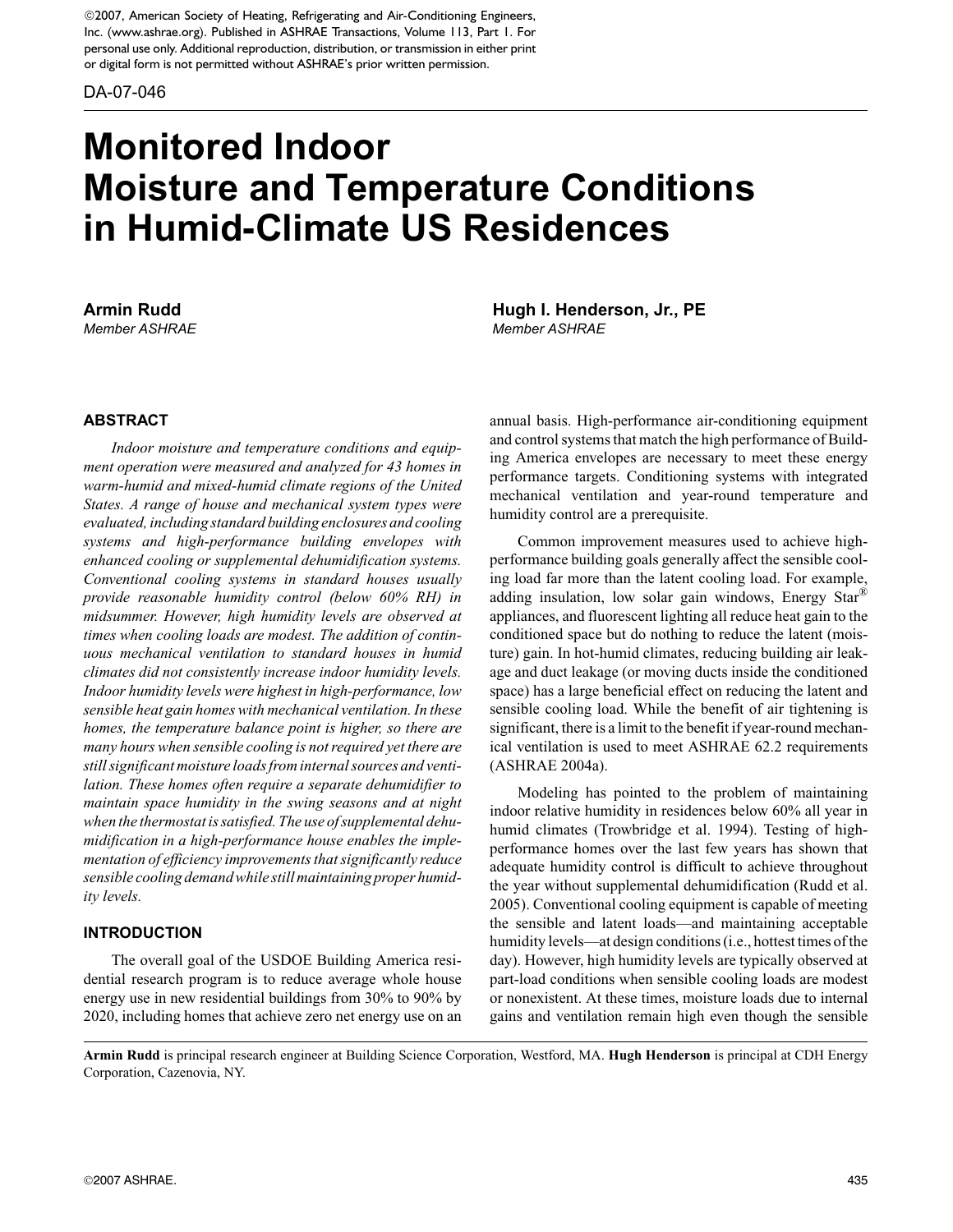loads go to zero, and comfort control may not be achieved (Henderson et al. 1992). High-performance homes have greatly reduced sensible loads in the space, further exacerbating this problem. In many cases, latent loads occur at times when no sensible cooling is required (i.e., the thermostat is satisfied). Humidity control during these periods requires dehumidification that can be provided separate from sensible cooling. Conventional cooling equipment is not well suited to meeting these loads.

Most cooling equipment needs to operate for at least 10 to 15 minutes at a time to begin to operate efficiently and remove much moisture (Shirey and Henderson 2004). Typical oversizing compounds the indoor moisture control problem by causing short on-time cycles (ACCA 2004). Several types of space-conditioning equipment and control enhancements have been proposed and used to address the need for better part-load dehumidification.

Several equipment manufacturers offer equipment with enhanced moisture removal at part load. These systems typically vary blower speed, operate at lower compressor stages, or lower cooling setpoints to provide more dehumidification. The increasing use of variable-speed fan motors, lower-cost humidity sensors, and embedded electronic controls in higherend cooling systems have made these control approaches practical. Typical control algorithms lower airflow at low-load conditions to reduce coil temperatures and provide more moisture removal (Krakow et al. 1995; Andrade and Bullard 2002). While these enhanced control approaches can increase the proportion of total cooling capacity that is provided as latent, they do not allow moisture removal to be provided separately from sensible cooling.

Stand-alone dehumidifier appliances are widely available to meet latent loads and provide humidity control. These systems add sensible heat to the space as they remove moisture, which some may perceive as inefficient. These stand-alone appliances can dehumidify a room but can only indirectly provide whole-house dehumidification, assuming distribution is accomplished via operation of the central air distribution system. To address this concern, some manufacturers are now offering ducted dehumidifiers to provide better air distribution throughout the house.

Enthalpy recovery ventilation units temper incoming ventilation air. They cannot strictly dehumidify a space, but can lessen the incoming ventilation load by exchanging heat and moisture between the exhaust and ventilation airstreams. This equipment has the greatest effect at times when the outdoor enthalpy is high. At part-load conditions, enthalpy exchangers have little moisture control effect, since the dew point of the incoming ventilation air can only approach (but not be lower than) the space dew point.

This paper presents measured space humidity data from a variety of standard and high-performance homes that use conventional cooling equipment as well as the types of HVAC systems mentioned above. The results confirm that humidity is usually maintained below 60% RH at design or peak load conditions. However, high humidity typically occurs at partload conditions when sensible cooling loads are low or nonexistent. This paper seeks to understand and explain the effect that building envelope performance and HVAC system configuration had on humidity levels in these homes.

#### **STUDY APPROACH**

To better understand moisture control dynamics in homes, indoor temperature and humidity data were collected from several test houses as part of the USDOE Building America Program. Data were collected at 43 houses from May 2000 through February 2005. The houses are located in various climate regions, including the hot-humid cities of Houston, Austin, Dallas, Jacksonville, Fort Meyers, and Orlando, as well as less humid areas such as Oklahoma City.

The data set included "high-performance" houses that were designed and built to Building America standards as well as standard houses that were monitored to establish a baseline. Some of the houses included enhanced air conditioners, dehumidifiers, or energy recovery ventilators (ERVs). Most houses also included an explicit means to deliver ventilation air to the space.

Battery-powered temperature and relative humidity dataloggers were placed in various locations in the conditioned space and attic at each home. At some sites, additional dataloggers were installed to record the runtime or status of the cooling, heating, dehumidification, and ventilation systems. All dataloggers were programmed to collect data at hourly intervals. Data collection continued for periods ranging from several months to over a year at each site.

The data collected from the test homes were analyzed to understand when and why high humidity occurs. The analysis also evaluates how closely high humidity and the need for dehumidification correspond to cooling operation.

#### **House and System Characteristics**

The study includes three types of building envelopes:

- standard-performance design (e.g., standard builder practice)
- medium-performance design (e.g., Energy Star<sup>®</sup> home)
- high-performance design (e.g., Building America)

Tables 1 and 2 summarize the characteristics of the tested homes and their HVAC systems. The homes identified as STD in the tables are standard home designs, while the high-performance Building America or Energy Star<sup>®</sup> designs are identified with BA and ES, respectively. The high-performance Building America homes were built to an airtightness standard of 0.25 cfm/ft<sup>2</sup> (1.27 L/s⋅m<sup>2</sup>) of building enclosure area at 0.20 in. w.c.  $(50 \text{ Pa})$  (pressure differential (same as  $2.5 \text{ in.}^2$  of equivalent leakage area per 100  $\text{ft}^2$  of building enclosure area  $[1.74 \text{ cm}^2/\text{m}^2]$ ). The standard houses typically had at least 50% more leakage and the medium-performance houses were generally in between. As is becoming more commonplace, the builders of all the houses understood the importance of duct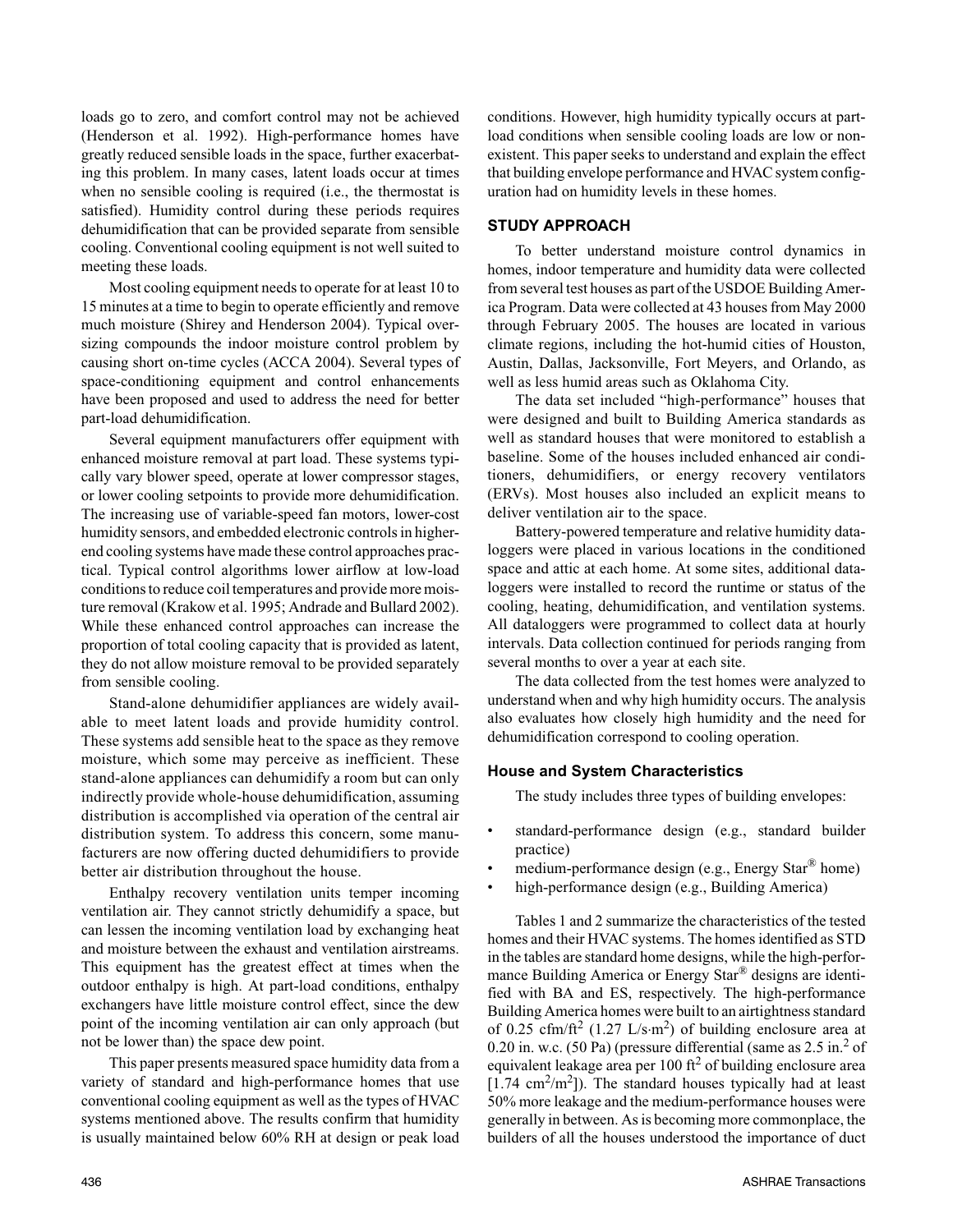| $\#$           | House<br>$\mathbf{Type}^{1,2}$ | <b>Builder No./</b><br>City | <b>Stories</b> | Floor<br>Area<br>$(f{t}^2)$ | AHU/<br>Duct<br>Location | <b>Whole-House</b><br><b>Ventilation</b> | <b>Cooling System</b><br># AHUs/Type | Dehumidification<br>Equipment <sup>3</sup> |
|----------------|--------------------------------|-----------------------------|----------------|-----------------------------|--------------------------|------------------------------------------|--------------------------------------|--------------------------------------------|
| $\mathbf{1}$   | <b>BA</b>                      | 1/Houston                   | $\overline{2}$ | 2386                        | inside                   | CFI                                      | 1/Std                                | Stand-alone DH, Closet                     |
| 2              | BA                             | 1/Houston                   | $\sqrt{2}$     | 2397                        | inside                   | CFI                                      | 1/Std                                | Stand-alone DH, Closet                     |
| 3              | <b>BA</b>                      | 1/Houston                   | $\sqrt{2}$     | 2397                        | inside                   | <b>CFI</b>                               | 1/Std                                | Stand-alone DH, Attic                      |
| $\overline{4}$ | BA                             | 1/Houston                   | $\sqrt{2}$     | 2448                        | inside                   | CFI                                      | 1/Std                                | Stand-alone DH, Attic                      |
| 5              | <b>BA</b>                      | 1/Houston                   | $\mathbf{1}$   | 2100                        | inside                   | thru DH                                  | 1/Std                                | Ventilating Ducted DH                      |
| 6              | <b>BA</b>                      | 1/Houston                   | $\overline{2}$ | 2448                        | inside                   | thru DH                                  | 1/Std                                | Ventilating Ducted DH                      |
| $\tau$         | BA                             | 1/Houston                   | $\sqrt{2}$     | 2397                        | inside                   | thru DH                                  | 1/Std                                | Ventilating Ducted DH                      |
| $\,8\,$        | <b>BA</b>                      | 1/Houston                   | $\mathbf{1}$   | 1830                        | inside                   | thru DH box                              | 1/Std                                | DH in Ducted Box                           |
| 9              | <b>BA</b>                      | 1/Houston                   | $\mathbf{1}$   | 2100                        | inside                   | thru DH box                              | 1/Std                                | DH in Ducted Box                           |
| $10\,$         | <b>BA</b>                      | 1/Houston                   | $\sqrt{2}$     | 2386                        | inside                   | thru DH box                              | 1/Std                                | DH in Ducted Box                           |
| 11             | BA                             | 1/Houston                   | $\mathbf{1}$   | 1830                        | inside                   | ERV                                      | 1/Std                                | ERV                                        |
| 12             | BA                             | 1/Houston                   | $\mathbf{1}$   | 2197                        | inside                   | ERV                                      | 1/Std                                | ERV                                        |
| 13             | BA                             | 1/Houston                   | $\sqrt{2}$     | 2448                        | inside                   | <b>ERV</b>                               | 1/Std                                | <b>ERV</b>                                 |
| 14             | <b>BA</b>                      | 1/Houston                   | $\mathbf{1}$   | 2197                        | inside                   | <b>CFI</b>                               | $1/2$ -Stage<br>w/ECM blower         | none                                       |
| 15             | BA                             | 1/Houston                   | $\sqrt{2}$     | 2386                        | inside                   | CFI                                      | 1/Std                                | none                                       |
| 16             | <b>BA</b>                      | 1/Houston                   | $\mathbf{1}$   | 2197                        | inside                   | CFI                                      | 1/Std                                | none                                       |
| 17             | <b>BA</b>                      | 1/Houston                   | 2              | 2386                        | inside                   | <b>CFI</b>                               | 1/Std                                | none                                       |
| 18             | <b>STD</b>                     | 1/Houston                   | $\sqrt{2}$     | 2448                        | attic                    | none                                     | 1/Std                                | none                                       |
| 19             | <b>STD</b>                     | 1/Houston                   | $\mathbf{1}$   | 2197                        | attic                    | none                                     | 1/Std                                | none                                       |
| 20             | <b>STD</b>                     | 1/Houston                   | $\sqrt{2}$     | ~1000                       | attic                    | none                                     | 2/Std                                | none                                       |
| 21             | BA                             | 1/Jacksonville              | $\mathbf{1}$   | ~2500                       | inside                   | $\operatorname{CFI}$                     | 1/Std                                | Stand-alone DH, Closet                     |
| 22             | BA                             | 1/Jacksonville              | $\sqrt{2}$     | ~2800                       | inside                   | $\operatorname{CFI}$                     | 1/Std                                | Stand-alone DH, Closet                     |
| 23             | <b>STD</b>                     | 1/Ft. Myers                 | $\mathbf{1}$   | ~2000                       | gar/attic                | none                                     | 1/Std                                | none                                       |
| 24             | <b>STD</b>                     | 1/Ft. Myers                 | $\mathbf{1}$   | ~2000                       | gar/attic                | none                                     | 1/Std                                | none                                       |

**Table 1. Description of Homes—Builder 1**

Notes:

1-Homes 1-17, 21-22 are *high-performance* with unvented/conditioned attic, ducts in conditioned space, roof insulation, shingle roof. (Home 22 has vented attic, BUT with ducts in conditioned space.)

3-Stand-alone dehumidifiers are 50 pint/day (23.7 L/day) units.

leakage and addressed it in some way. Many of the duct systems were tested for leakage. Those that were not tested were inspected to make sure they did not have obvious flaws. Some of the standard houses had duct leakage less than 6% of total fan flow to outdoors. All were expected to have less than

10% leakage. All of the medium- and high-performance houses were enrolled in an Energy Star duct leakage sampling protocol with test criteria of less than 5% duct leakage to outside. The standard and medium-performance houses had the air handler and ducts in the attic, with the exception of the

<sup>2-</sup>Homes 18-20, 23-24 are *std-performance* with vented attic, ducts in attic, ceiling insulation, shingle roof 18-20, tile roof 23-24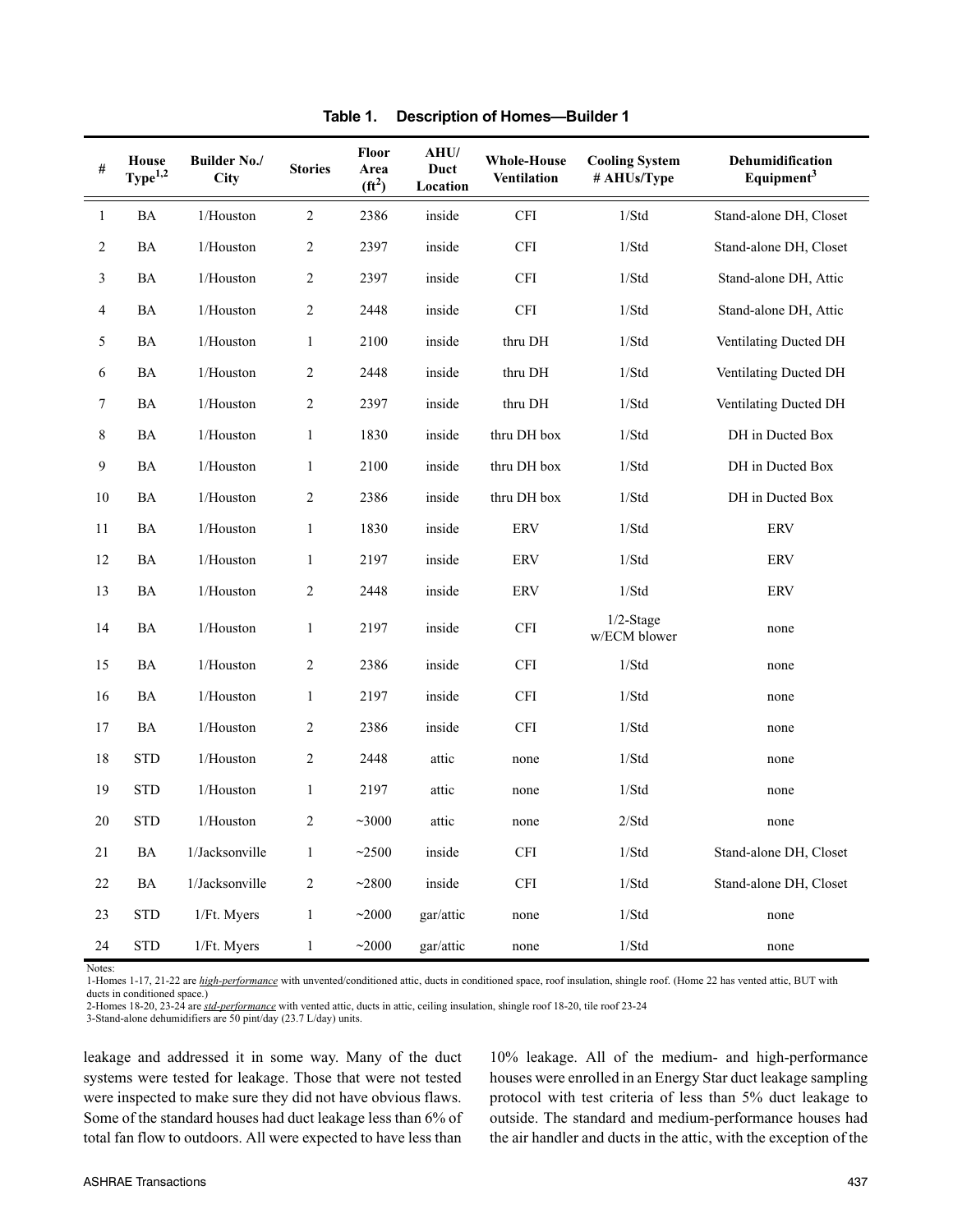| #  | House<br>Type <sup>1,2</sup> | <b>Builder No./ City</b> | <b>Stories</b> | Floor<br>Area<br>$(f t^2)$ | AHU/<br>Duct<br>Location | <b>Whole-House</b><br><b>Ventilation</b> | <b>Cooling System</b><br># AHUs / Type | Dehumidification<br>Equipment                        |
|----|------------------------------|--------------------------|----------------|----------------------------|--------------------------|------------------------------------------|----------------------------------------|------------------------------------------------------|
| 25 | <b>STD</b>                   | 2/Houston                | $\mathbf{1}$   |                            | attic                    | none                                     | 1/slower fan speed                     | none                                                 |
| 26 | <b>STD</b>                   | 2/Houston                | $\mathbf{1}$   |                            | attic                    | <b>CFI</b>                               | 1/Std                                  | Site-built ducted DH                                 |
| 27 | <b>STD</b>                   | 2/Houston                | $\mathbf{1}$   |                            | attic                    | none                                     | 1/Std                                  | none                                                 |
| 28 | <b>STD</b>                   | 2/Houston                | $\mathbf{1}$   |                            | attic                    | <b>CFI</b>                               | 1/Std                                  | Site-built ducted DH                                 |
| 29 | <b>STD</b>                   | 2/Houston                | $\overline{2}$ |                            | attic                    | <b>CFI</b>                               | 2/timed low speed                      | 5 minute low speed fan at<br>beginning of cooling    |
| 30 | <b>STD</b>                   | 2/Houston                | $\sqrt{2}$     |                            | attic                    | <b>CFI</b>                               | 2/timed low speed                      | 5 minute low speed fan at<br>beginning of cooling    |
| 31 | <b>STD</b>                   | $2/H$ ouston             | $\mathbf{1}$   | ~2000                      | attic                    | <b>CFI</b>                               | 1/slower fan speed                     | ECM indoor section fan with<br>integrated humidistat |
| 32 | <b>STD</b>                   | 2/Houston                | $\mathbf{1}$   | ~2300                      | attic                    | <b>CFI</b>                               | 1/Std                                  | Ducted DH (after Jun-04)                             |
| 33 | <b>STD</b>                   | $2/H$ ouston             | $\mathbf{1}$   | ~23500                     | attic                    | <b>CFI</b>                               | 2/Std                                  | Ducted DH                                            |
| 34 | <b>STD</b>                   | $2/A$ ustin              | $\overline{2}$ |                            | attic                    | <b>CFI</b>                               | 2/Std                                  | none                                                 |
| 35 | <b>STD</b>                   | $2/A$ ustin              | $\mathbf{1}$   |                            | attic                    | <b>CFI</b>                               | 1/Std                                  | none                                                 |
| 36 | <b>STD</b>                   | $2/A$ ustin              | $\overline{2}$ |                            | attic                    | <b>CFI</b>                               | 2/Std                                  | none                                                 |
| 37 | <b>STD</b>                   | 2/Dallas                 | $\mathbf{1}$   |                            | attic                    | <b>CFI</b>                               | 1/Std                                  | none                                                 |
| 38 | <b>STD</b>                   | 2/Dallas                 | $\overline{2}$ |                            | attic                    | <b>CFI</b>                               | 2/Std                                  | none                                                 |
| 39 | <b>STD</b>                   | 2/Dallas                 | $\mathbf{1}$   |                            | attic                    | <b>CFI</b>                               | 1/Std                                  | none                                                 |
| 40 | <b>STD</b>                   | 3/Orlando                | $\mathbf{1}$   | ~1000                      | attic                    | none                                     | 2/Std                                  | Ducted DH                                            |
| 41 | ES                           | 4/Okla. City             |                |                            | attic                    | <b>CFI</b>                               | 1/Std                                  | none                                                 |
| 42 | ES                           | 4/Okla. City             |                |                            | attic                    | <b>CFI</b>                               | 1/Std                                  | none                                                 |
| 43 | ES                           | 4/Okla. City             |                |                            | attic                    | $\operatorname{CFI}$                     | 1/Std                                  | none                                                 |

**Table 2. Description of Homes—Builders 2, 3, and 4** 

Notes:

1- Homes 25-40 are all *std-performance* with vented attic, ceiling insulation, ducts in attic, shingle roof.

2- Homes 41-43 are all *medium-performance* Energy Star homes with vented attic, ceiling insulation, ducts in attic, shingle roof.

Ft. Meyers houses, which had the air handler in the garage. All of the high-performance houses had all ducts and the air handler inside conditioned space.

Most of the homes used a central-fan-integrated (CFI) supply ventilation system with a dedicated controller for fan and motorized damper control. This system configuration is shown in Figure 1. The fan controller periodically activated the outdoor air damper and AHU supply fan when ventilation was required based on the programmed timer settings. If the central supply fan had not run in 20 minutes due to a call for heating or cooling, the fan operated alone for 10 minutes to provide ventilation and circulation (a 33% duty cycle). The system also closed the outside air damper if cooling or heating operation provided 20 minutes of ventilation for the hour. As

a result, a consistent amount of ventilation was provided regardless of heating or cooling load.

For some of the HVAC systems in the study, ventilation was provided by a separate means. In these cases, fan control was still used to provide adequate mixing in the home. Several types of dehumidification or HVAC system enhancements were used at the homes, including:

• **Stand-Alone DH, Closet.** A conventional stand-alone 50 pint/day (23.7 L/day) dehumidifier (DH) was located in a closet, with a louvered door, near the central return air grille for the house. The relative humidity controller was located on the unit. About 20 cfm (9.4 L/s) of ventilation is provided by a CFI system (60 cfm [28.3 L/s]  $\times$ 33% of time).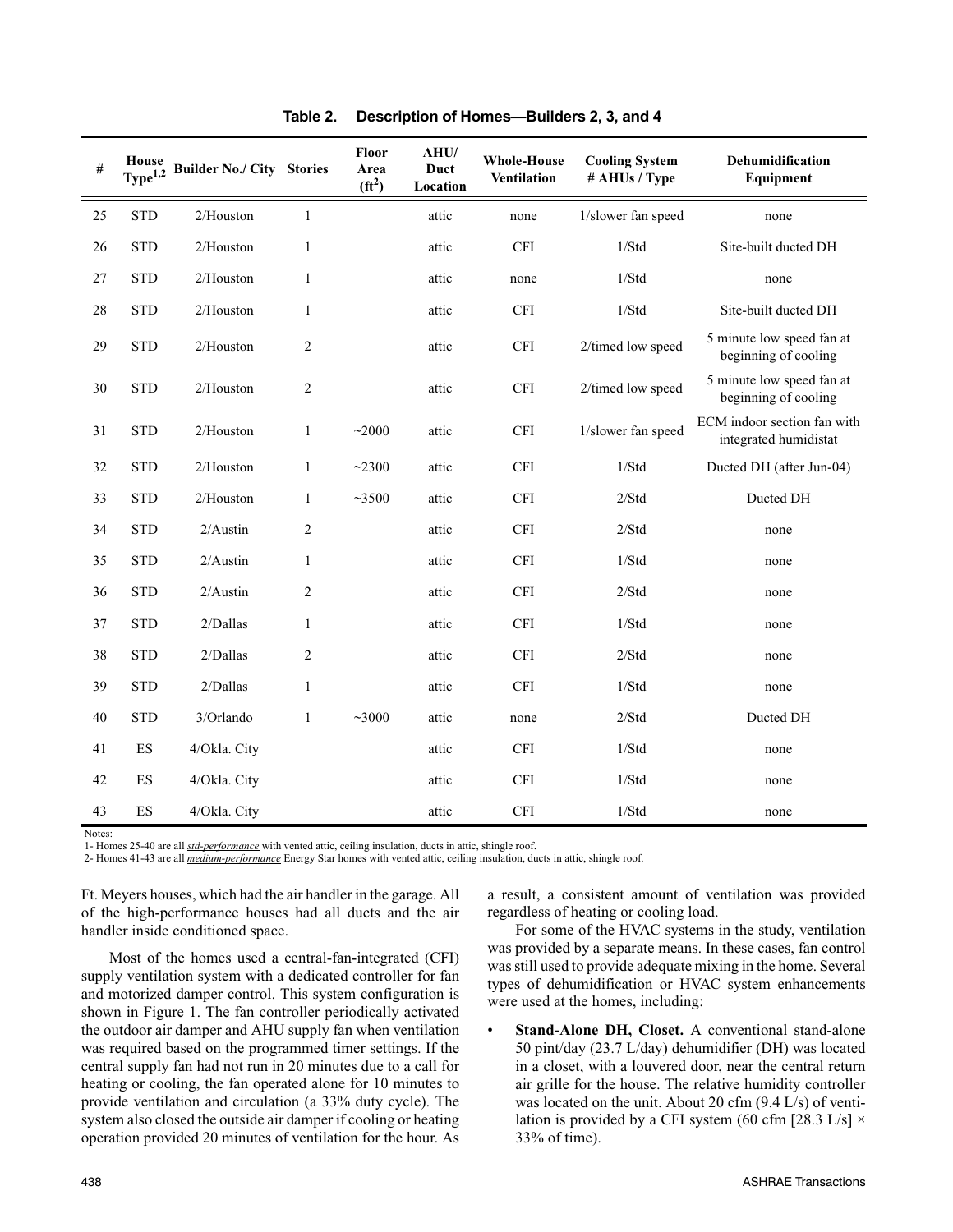

*Figure 1 Schematic of central-fan-integrated supply ventilation system.*

- Stand-Alone DH, Attic. A conventional stand-alone 50 pint/day (23.7 L/day) dehumidifier was located in the attic (which was a conditioned space at these sites). The relative humidity controller was located on the unit. A small branch off the main return duct pulled dehumidified air from near the DH unit to supply the entire house. About 20 cfm (9.4 L/s) of ventilation was provided by a CFI system (60 cfm [28.3 L/s]  $\times$  33% of time).
- **Ventilating Ducted DH.** This was a more efficient 100 pint/day (47 L/day) dehumidifier that mixed about 40 cfm (18.9 L/s) of ventilation air with 120 cfm (56.6 L/s) of air from the living space. Return and fresh air were mixed to avoid introducing high dew-point air directly into cool central supply ducts. The dehumidifier unit discharged into the main central supply duct. The uninsulated unit was located in the conditioned attic. The relative humidity controller was located next to the thermostat or on the unit. The central air-handler unit (AHU) supply fan was set to cycle on at a 17% duty cycle (ON for 10 minutes if it has been off for 50 minutes) to provide good air distribution in the home.
- **DH** in Ducted Box. A conventional 50 pint/day (23.7 L/day) stand-alone dehumidifier was installed in a sheet metal box in the conditioned attic. A ventilation/filtration system continuously mixed about 40 cfm (18.9 L/s) of ventilation air with 120 cfm (56.6 L/s) of living space air. That air discharged through the metal box containing the dehumidifier then into the main central supply duct. The relative humidity controller was located on the dehumidifier unit. The AHU supply fan was set to cycle on at a 17% duty cycle (ON for 10 minutes if it has been off for 50 minutes) to provide good air distribution in the home.
- **ERV.** An energy/enthalpy recovery ventilator exchanged heat and moisture between exhaust and ventilation air-

streams. The ERV continuously supplied and exhausted 40 cfm (18.9 L/s). The tempered fresh air was discharged into the main central return duct. The AHU supply fan was set to cycle on at a 17% duty cycle to provide good air distribution in the home.

- **Site-Built Ducted DH.** This was a conventional 50 pint/ day (23.7 L/day) dehumidifier with a plastic blower wheel that was installed in a sheet metal cabinet. The insulated metal cabinet that enclosed the dehumidifier was located in the standard vented attic and was ducted to and from the living space. The relative humidity controller was located next to the thermostat.
- **Ducted DH.** This was a more efficient, factory-built, 90 pint/day (42.6 L/day) ducted dehumidifier with an internal blower able to overcome the static pressure of a central duct system. The insulated unit was installed in the standard vented attic, drawing air from the living space and supplying dehumidified air into the central system supply trunk. The dew-point temperature controller was located next to the thermostat or in the dehumidifier return air duct.
- **Enhanced AC.** An air-conditioning unit with enhanced dehumidification features. These systems were either (1) two-stage cooling systems with variable-speed supply fans and controls to reduce the blower speed and depress the cooling setpoint when humidity was high, (2) single-stage systems with controls to reduce the blower speed and depress the cooling setpoint when humidity was high, or (3) single-stage systems that reduced blower speed for the first few minutes of the compressor on cycle.

Whether continuous or intermittent, 20 to 40 cfm on average was continuously provided by each system described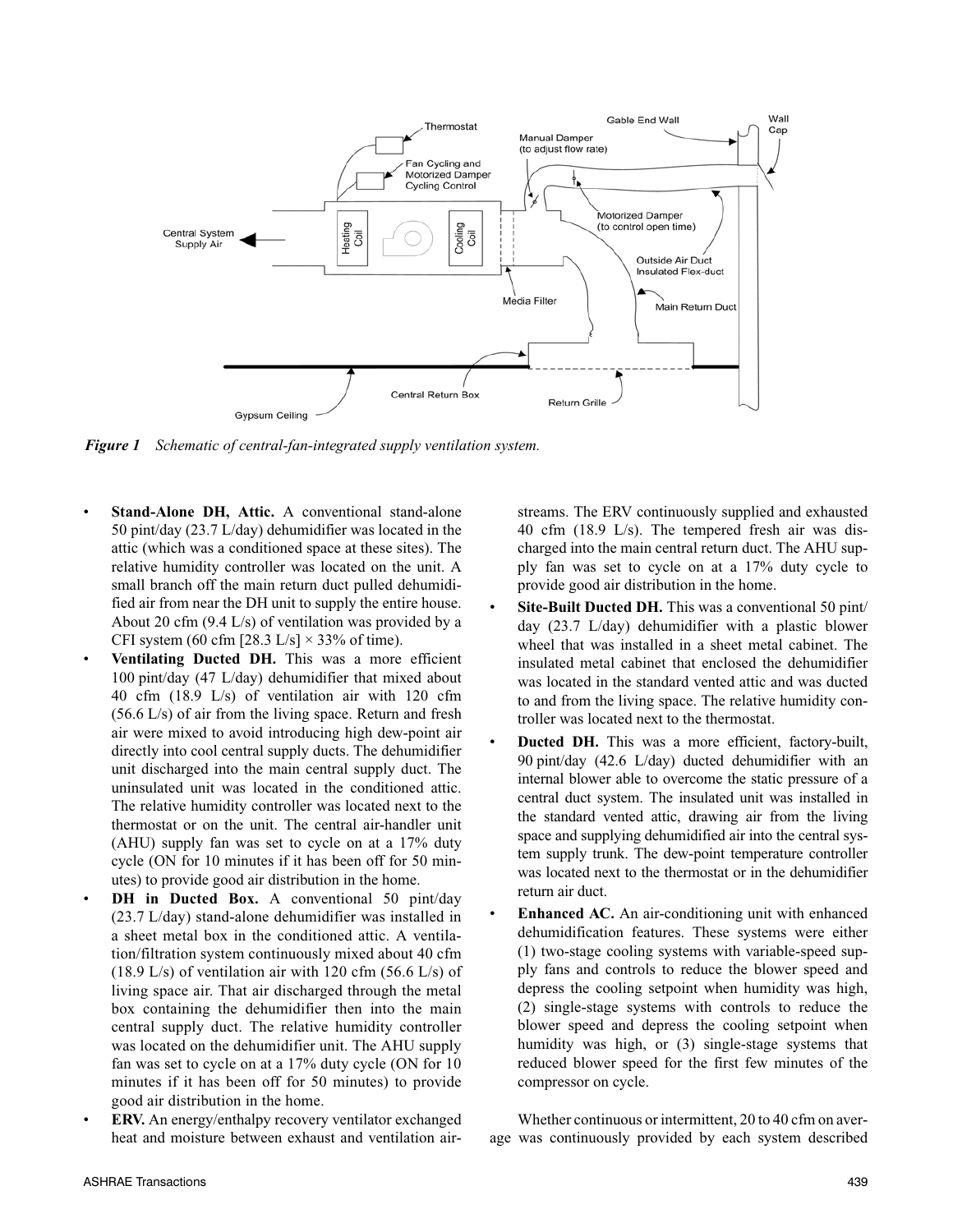above. These continuous ventilation rates were less than the 50 to 65 cfm (23.6 to 30.7 L/s) specified by ASHRAE Standard 62.2 (50 cfm [23.6 L/s] for a 2000 ft<sup>2</sup> (260 m<sup>2</sup>) house with three bedrooms; 65 cfm (30.7 L/s) for a 2800 ft<sup>2</sup> (185.8 m<sup>2</sup>) home with four bedrooms [ASHRAE 2004a]).

#### **Data Collection**

Temperature and humidity conditions were measured at all the sites in one to four zones in the conditioned space (Table 3). Ambient conditions and conditions in the attic were also recorded at some sites. Typically, battery-powered dataloggers were used. Other dataloggers and status sensors were installed to measure the runtime of heating, cooling, and dehumidification equipment at 27 of the 43 sites. Table 3 lists the parameters that were measured at each site.

#### **RESULTS**

The data from the sites were analyzed to categorize the measured relative humidity (RH) and temperature readings into groupings that would facilitate an understanding of when, how often, and how long relative humidity conditions existed at each site. A series of tables and graphs were generated for each site for every humidity level between 50% and 70% RH, in 5% increments. Space temperature data from the thermostat location were included to give an understanding of the indoor relative humidity readings.

Generally the hours, percent hours, and number of events decreased as the humidity threshold increased. By comparing the hours or events above humidity thresholds with the coincident space temperature, high-humidity conditions could be linked to either high or low indoor temperature. A description of the analysis table entries is given in Table 4. The appendices of Henderson and Rudd (2005) provide the full results of this analysis for each site.

Similar sets of tables were developed and generated for those houses where equipment runtime data were collected. By comparing the hours above humidity thresholds with occurrence of active cooling or dehumidification, inference can be made as to whether high-humidity conditions can be linked to equipment operation. A description of the analysis table entries are given in Table 5. The appendix of Henderson and Rudd (2005) provides the full results of this analysis at each site.

The month representing the highest indoor humidity condition was also identified for each house (see Table 6). As expected, the spring and fall months most often had highest humidity, though some sites did show high humidity in the summer and winter. Three sites were removed from Table 6 because of unusual average cooling setpoints above 85°F (29.4°C) when indoor humidity was highest.

The following general observations were made about the sites based on the data in Table 6.

There was little clear difference between standard houses with and without ventilation. However, the standard houses with ventilation were all in the somewhat less humid regions of Austin and Dallas versus Houston. Sites 34 and 35 were houses with ventilation that surprisingly had low humidity levels. However, both of those were large houses with low occupancy (one to two people) and, hence, presumably low internal moisture generation.

- Two of the three medium-performance houses with ventilation showed a marked increase in humidity compared to standard houses with ventilation, in spite of the drier climate.
- All three high-performance houses with ventilation only showed a marked increase in humidity compared to standard houses with ventilation. The high-humidity conditions in high-performance houses with ventilation were not very different from the medium-performance houses with ventilation. However, the times of year when high humidity occurred were different, probably due to the hot-humid versus mixed-humid climates.
- All three high-performance houses with energy recovery ventilation showed a marked increase in humidity compared with standard houses, but slightly lower humidity than high-performance houses with ventilation. Thus, the effect of reducing the latent ventilation load through energy recovery may have helped but was insufficient to avoid high humidity at part-load and no-load conditions.
- Sites 29–31 were standard houses with ventilation and cooling system enhancements. There was no definitive impact of adding these cooling system dehumidification enhancements for these houses. The occupants at Site 31 had inadvertently switched the thermostat fan control to the constant fan mode, which severely degraded dehumidification performance even though the enhanced mode was activated.
- The single high-performance house with ventilation and cooling system enhancements had elevated humidity in the same range as high-performance houses with ventilation. The cooling system enhancement lowered the space temperature by 3°F (1.7°C) below the requested setpoint, which kept the house at about  $71^{\circ}F$  (21.7°C) and caused occupant discomfort.
- Three of the five standard houses with ventilation and supplemental dehumidification exhibited superior humidity control throughout the year. The remaining two showed about the same humidity conditions as the middle range of standard houses with ventilation, because the homeowner selected relatively high humidistat settings. For all of these houses, the dehumidification systems were ducted into the central air distribution system.
- All of the high-performance houses with ventilation and supplemental dehumidification generally had the capacity to control indoor relative humidity below 60%. Sites 3, 5, and 10 all had different systems that controlled humidity well. However, the same systems in different houses with different occupants did not perform the same, mostly due to higher dehumidification settings. At Site 21, the occupant turned the dehumidifier on and off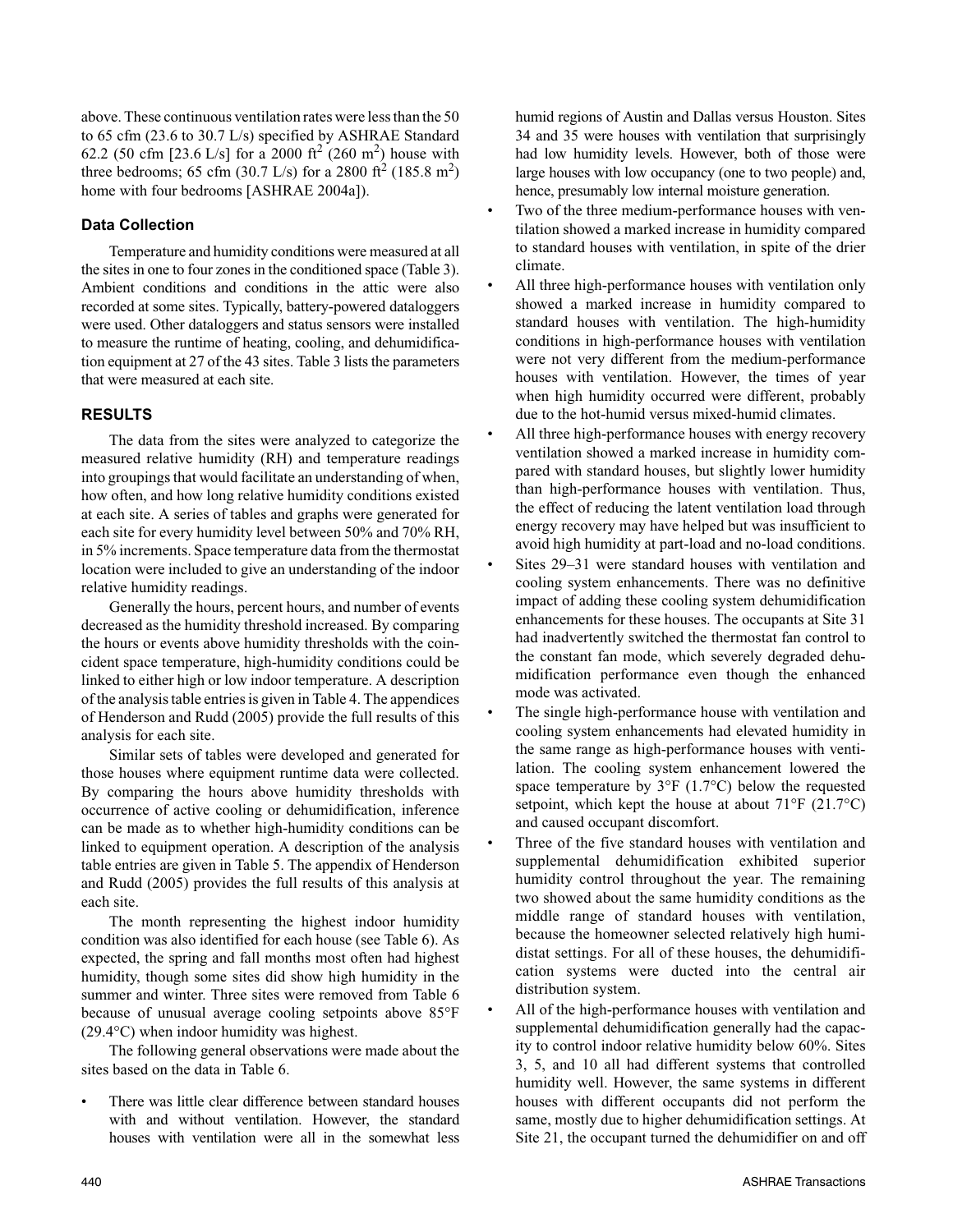|                         |             | <b>Equipment Status/Runtime Sensors</b> | $\rm T/RH~Sensors^1$ |              |                  |                                         |                   |                      |                                |                         |
|-------------------------|-------------|-----------------------------------------|----------------------|--------------|------------------|-----------------------------------------|-------------------|----------------------|--------------------------------|-------------------------|
|                         | Cooling     | Supply Fan                              | Heating              | Dehumidifier | <b>DH</b> Blower | Ventilator<br><b>Recovery</b><br>Energy | Filtration<br>Fan | Ambient <sup>3</sup> | <b>Space Sensors</b><br>No. of | Attic Sensors<br>No. of |
| $\,1$                   | $\mathbf y$ | $\mathbf y$                             | $\mathbf y$          | $\mathbf y$  |                  |                                         |                   | $\overline{15}$      | $\overline{4}$                 | $\mathbf{1}$            |
| $\overline{c}$          | $\mathbf y$ | $\mathbf y$                             | $\mathbf y$          | $\mathbf y$  |                  |                                         |                   | 15                   | $\sqrt{4}$                     | $\mathbf{1}$            |
| $\mathfrak{Z}$          | $\mathbf y$ | $\mathbf y$                             | $\mathbf y$          | $\mathbf{y}$ |                  |                                         |                   | 15                   | $\overline{4}$                 | $\mathbf{1}$            |
| $\overline{\mathbf{4}}$ | $\mathbf y$ | $\mathbf y$                             | $\mathbf y$          | $\mathbf{y}$ |                  |                                         |                   | 15                   | $\overline{\mathcal{A}}$       | $\mathbf{1}$            |
| 5                       | y           | $\mathbf y$                             | $\mathbf y$          | $\mathbf y$  | $\mathbf y$      |                                         |                   | 15                   | $\overline{4}$                 | $\mathbf{1}$            |
| $\sqrt{6}$              | y           | $\mathbf y$                             | $\mathbf y$          | $\mathbf y$  | $\mathbf y$      |                                         |                   | 15                   | $\overline{c}$                 | $\mathbf{1}$            |
| $\boldsymbol{7}$        | $\mathbf y$ | $\mathbf y$                             | $\mathbf y$          | $\mathbf y$  | $\mathbf y$      |                                         |                   | 15                   | $\overline{4}$                 | $\mathbf{1}$            |
| $\,$ $\,$               | $\mathbf y$ | $\mathbf y$                             | $\mathbf y$          | $\mathbf y$  |                  |                                         | $\mathbf y$       | 15                   | $\overline{\mathcal{A}}$       | $\mathbf{1}$            |
| $\boldsymbol{9}$        | $\mathbf y$ | $\mathbf y$                             | $\mathbf y$          | $\mathbf{y}$ |                  |                                         | $\mathbf y$       | 15                   | 4                              | $\mathbf{1}$            |
| $10\,$                  | $\mathbf y$ | $\mathbf y$                             | $\mathbf y$          | $\mathbf y$  |                  |                                         | $\mathbf y$       | 15                   | $\overline{4}$                 | $\mathbf{1}$            |
| $11\,$                  | $\mathbf y$ | $\mathbf y$                             | $\mathbf y$          |              |                  | $\mathbf y$                             |                   | 15                   | $\overline{\mathbf{4}}$        | $\mathbf{1}$            |
| $12\,$                  | $\mathbf y$ | $\mathbf y$                             | $\mathbf y$          |              |                  | $\mathbf y$                             |                   | 15                   | 4                              | $\mathbf{1}$            |
| 13                      | $\mathbf y$ | $\mathbf y$                             | $\mathbf y$          |              |                  | $\mathbf y$                             |                   | 15                   | $\overline{4}$                 | $\mathbf{1}$            |
| 14                      | $\mathbf y$ | $\mathbf y$                             | $\mathbf y$          | $\mathbf y$  |                  |                                         |                   | 15                   | $\overline{\mathbf{4}}$        | $\mathbf{1}$            |
| 15                      | y           | $\mathbf y$                             | $\mathbf y$          |              |                  |                                         |                   | $\mathbf y$          | 4                              | $\mathbf{1}$            |
| $16\,$                  | y           | $\mathbf y$                             | $\mathbf y$          |              |                  |                                         |                   | 15                   | $\overline{\mathbf{4}}$        | $\mathbf{1}$            |
| $17\,$                  | y           | $\mathbf y$                             | $\mathbf y$          |              |                  |                                         |                   | 15                   | $\overline{\mathbf{4}}$        | $\mathbf{1}$            |
| $18\,$                  | $\mathbf y$ | $\mathbf y$                             | $\mathbf y$          |              |                  |                                         |                   | 15                   | 4                              | $\mathbf{1}$            |
| 19                      | $\mathbf y$ | $\mathbf y$                             | $\mathbf y$          |              |                  |                                         |                   | 15                   | $\overline{4}$                 | $\overline{c}$          |
| $20^2$                  | y/y         | y/y                                     | y/y                  |              |                  |                                         |                   | 15                   | $\overline{4}$                 | $\mathbf 1$             |
| $21\,$                  | $\mathbf y$ | $\mathbf y$                             | $\mathbf y$          | $\mathbf y$  |                  |                                         |                   | $\mathbf{y}$         | $\mathbf{1}$                   | $10\,$                  |
| $22\,$                  | $\mathbf y$ | $\mathbf y$                             | $\mathbf y$          | $\mathbf y$  |                  |                                         |                   | $21\,$               | $\sqrt{2}$                     | 9                       |
| 23                      |             |                                         |                      |              |                  |                                         |                   | $\mathbf y$          | $\,1$                          | 6                       |
| 24                      |             |                                         |                      |              |                  |                                         |                   | 23                   | $\mathbf{1}$                   | 6                       |
| $25\,$                  | $\mathbf y$ | $\mathbf y$                             | $\mathbf y$          | $\mathbf y$  |                  |                                         |                   | $\mathbf y$          | $\sqrt{3}$                     | $\overline{c}$          |
| $26\,$                  |             |                                         |                      |              |                  |                                         |                   | 25                   | 3                              | $\boldsymbol{0}$        |
| $27\,$                  |             |                                         |                      |              |                  |                                         |                   | 25                   | $\overline{c}$                 | $\boldsymbol{0}$        |
| $28\,$                  |             |                                         |                      |              |                  |                                         |                   | 25                   | $\sqrt{5}$                     | $\boldsymbol{0}$        |
| 29                      |             |                                         |                      |              |                  |                                         |                   | $25\,$               | $\mathfrak{Z}$                 | $\boldsymbol{0}$        |
| 30                      |             |                                         |                      |              |                  |                                         |                   | $25\,$               | $\overline{4}$                 | $\boldsymbol{0}$        |
| 31                      | $\mathbf y$ | $\mathbf y$                             | $\mathbf{y}$         | $\mathbf{y}$ |                  |                                         |                   | $25\,$               | $\mathfrak{Z}$                 | $\mathbf{1}$            |
| $32\,$                  | $\mathbf y$ | $\mathbf y$                             | $\mathbf{y}$         | $\mathbf{y}$ |                  |                                         |                   | $25\,$               | $\mathfrak{Z}$                 | $\boldsymbol{0}$        |
| 33                      | $\mathbf y$ | $\mathbf y$                             | $\mathbf y$          | $\mathbf y$  |                  |                                         |                   | $\mathbf y$          | $\mathfrak{Z}$                 | $\mathbf{1}$            |
| 34                      |             |                                         |                      |              |                  |                                         |                   | $\mathbf y$          | $\mathfrak{Z}$                 | $\boldsymbol{0}$        |
| 35                      |             |                                         |                      |              |                  |                                         |                   | 34                   | $\mathfrak{Z}$                 | $\boldsymbol{0}$        |
| 36                      |             |                                         |                      |              |                  |                                         |                   | 34                   | $\mathfrak{Z}$                 | $\boldsymbol{0}$        |
| 37                      |             |                                         |                      |              |                  |                                         |                   | $38\,$               | $\mathfrak{Z}$                 | $\boldsymbol{0}$        |
| $38\,$                  |             |                                         |                      |              |                  |                                         |                   | $\mathbf y$          | $\mathfrak{Z}$                 | $\boldsymbol{0}$        |
| 39                      |             |                                         |                      |              |                  |                                         |                   | 38                   | $\mathfrak{Z}$                 | $\boldsymbol{0}$        |
| $40\,$                  | $\mathbf y$ | $\mathbf{y}$                            | $\mathbf y$          | $\mathbf{y}$ |                  |                                         |                   | $\mathbf{y}$         | $\sqrt{2}$                     | $\mathbf{1}$            |
| 41                      |             |                                         |                      |              |                  |                                         |                   | airport              | $\mathfrak{Z}$                 | $\boldsymbol{0}$        |
| $42\,$                  |             |                                         |                      |              |                  |                                         |                   | airport              | $\mathfrak{Z}$                 | $\boldsymbol{0}$        |
| 43                      |             |                                         |                      |              |                  |                                         |                   | airport              | $\mathfrak{Z}$                 | $\boldsymbol{0}$        |

Notes 1-T/RH sensors are typically located in various indoor spaces, including near thermostat, living room, bedrooms, etc. Attic conditions measured at some sites. 2-Site 20 had two space conditioning units (upstairs and downstairs) that were monitored.

3-Where the Ambient column has a number listed, that is the site number where ambient measurements were taken that were representative of more than one site.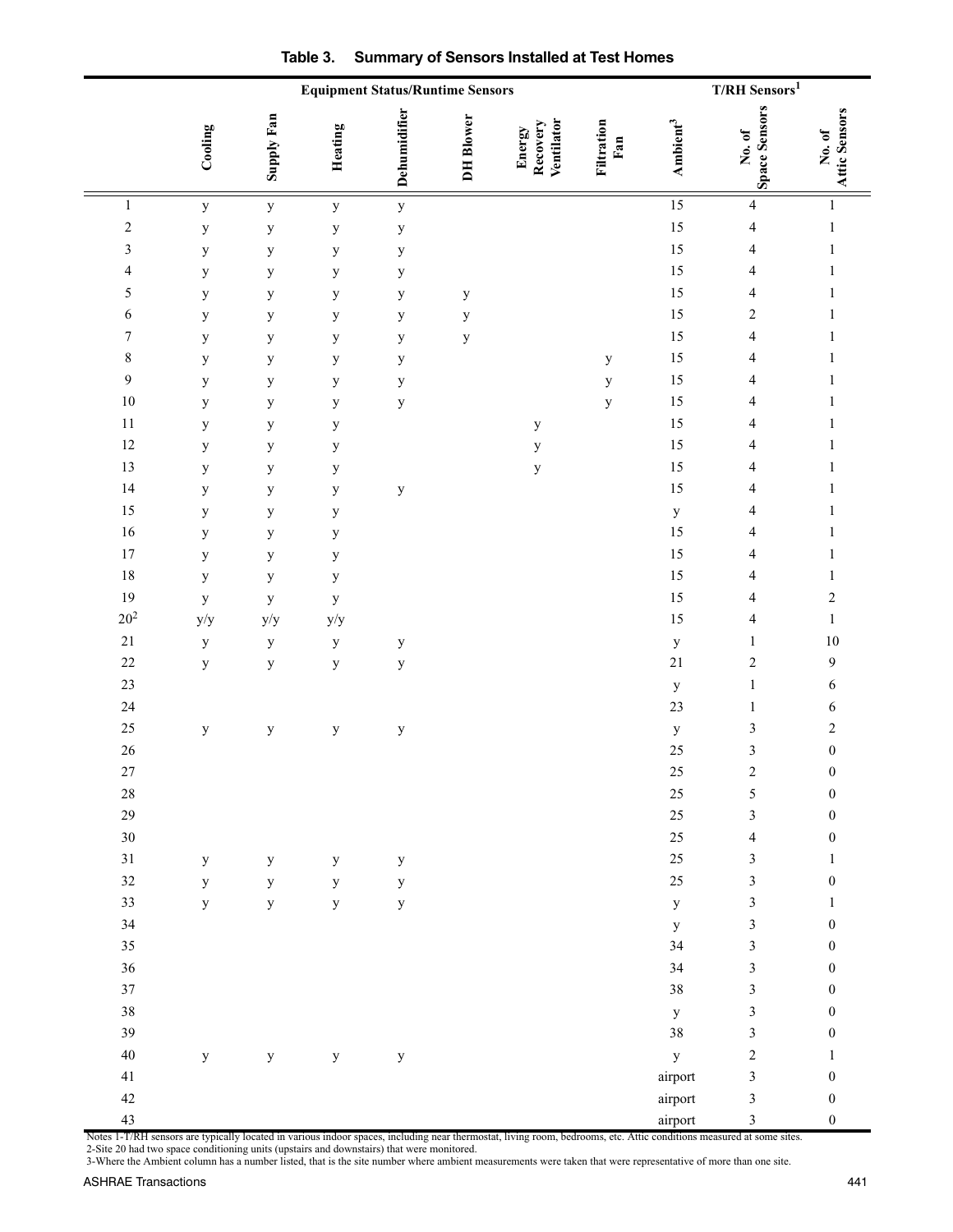| Label in Table          | <b>Description</b>                                                                                                                                                                                                                             |
|-------------------------|------------------------------------------------------------------------------------------------------------------------------------------------------------------------------------------------------------------------------------------------|
| total hours $(\% )$     | Percentage of available hourly data when humidity exceeds the RH threshold.                                                                                                                                                                    |
| no of $\geq$ 4 h events | Number of events that were 4 hours long or greater when the humidity exceeded the RH threshold. The<br>humidity must exceed the threshold for every hour of the event or period. The events are included within the<br>month which they start. |
| no of $\geq 8$ h events | Number of events that were 8 hours long or greater when the humidity exceeded the RH threshold. The<br>humidity must exceed the threshold for every hour of the event or period. The events are included within the<br>month which they start. |
| avg duration (h)        | <i>Average</i> length (in hours) of all periods when the humidity exceeded a RH threshold (includes periods shorter<br>than 4 hours).                                                                                                          |
| max duration (h)        | <i>Maximum</i> length (in hours) of all periods when the humidity exceeded a RH threshold (includes periods<br>shorter than 4 hours).                                                                                                          |
| avg temperature $(F)$   | Average space temperature for hours when humidity exceeds the RH threshold. Temperature is from the cor-<br>responding space (i.e., average of all spaces, or highest space).                                                                  |

#### **Table 4. Description of Humidity Event Table Entries**

| Label in Table                            | <b>Description</b>                                                                                                                                                            |
|-------------------------------------------|-------------------------------------------------------------------------------------------------------------------------------------------------------------------------------|
| total hours $(\% )$                       | Percentage of available hourly data when humidity exceeds the RH threshold.                                                                                                   |
| hours with any cooling $(\%)$             | Percentage of hours exceeding the humidity threshold in which any cooling operation<br>was recorded.                                                                          |
| average cooling runtime fraction          | Average fraction of an hour that cooling was active during hours when the humidity<br>threshold was exceeded.                                                                 |
| hours with any dehumidification $(\%)$    | Percentage of hours exceeding the humidity threshold in which any dehumidification<br>operation was recorded.                                                                 |
| average dehumidification runtime fraction | Average fraction of an hour that dehumidification was active during hours when the<br>humidity threshold was exceeded.                                                        |
| hours with any fan-only $(\% )$           | Percentage of hours exceeding the humidity threshold in which any fan-only operation<br>was recorded.                                                                         |
| average fan-only runtime fraction         | Average fraction of an hour that fan-only was active during hours when the humidity<br>threshold was exceeded.                                                                |
| avg temperature $(F)$                     | Average space temperature for hours when humidity exceeds the RH threshold. Temper-<br>ature is from the corresponding space (i.e., average of all spaces, or highest space). |

#### **Table 5. Description of Equipment Runtime Table Entries**

manually instead of using the automatic control. Only the UA and FV systems were ducted into the central air distribution system supply.

The average cooling setpoints were generally several degrees lower than the commonly assumed value of 78°F (25.6°C). The data in Table 6 provided no clear indication that either lower or higher cooling setpoints caused high humidity events.

#### **Site-by-Site Analysis**

To help explain the nature of and reason for the highhumidity condition at each site, we closely examined the seven- to-ten-day period when humidity was highest. We looked at space temperature and humidity conditions, ambient humidity (taken from a nearby airport), and equipment operating status to understand the cause of each high humidity

event. In some cases, high humidity was linked to unexpected occupant behavior, such as manual thermostat operation, thermostat set up, or extremely high or low temperature setpoints. However, in general we found that high humidity was caused primarily by low or nonexistent sensible loads in high-performance homes at times when ambient humidity was still high. The effects of continuous ventilation on humidity could be seen in some cases and not in others.

 Many hours for many of the sites showed conditions outside the ASHRAE comfort region (ASHRAE 2004b) usually below the lower temperature or above the upper humidity bound. It is not clear why occupants chose temperature setpoints outside the comfort region. Most of these homes were well insulated and had low solar heat gain glazing, which would seem to factor out any compensation for mean radiant temperature. A few sites had thermostat controls that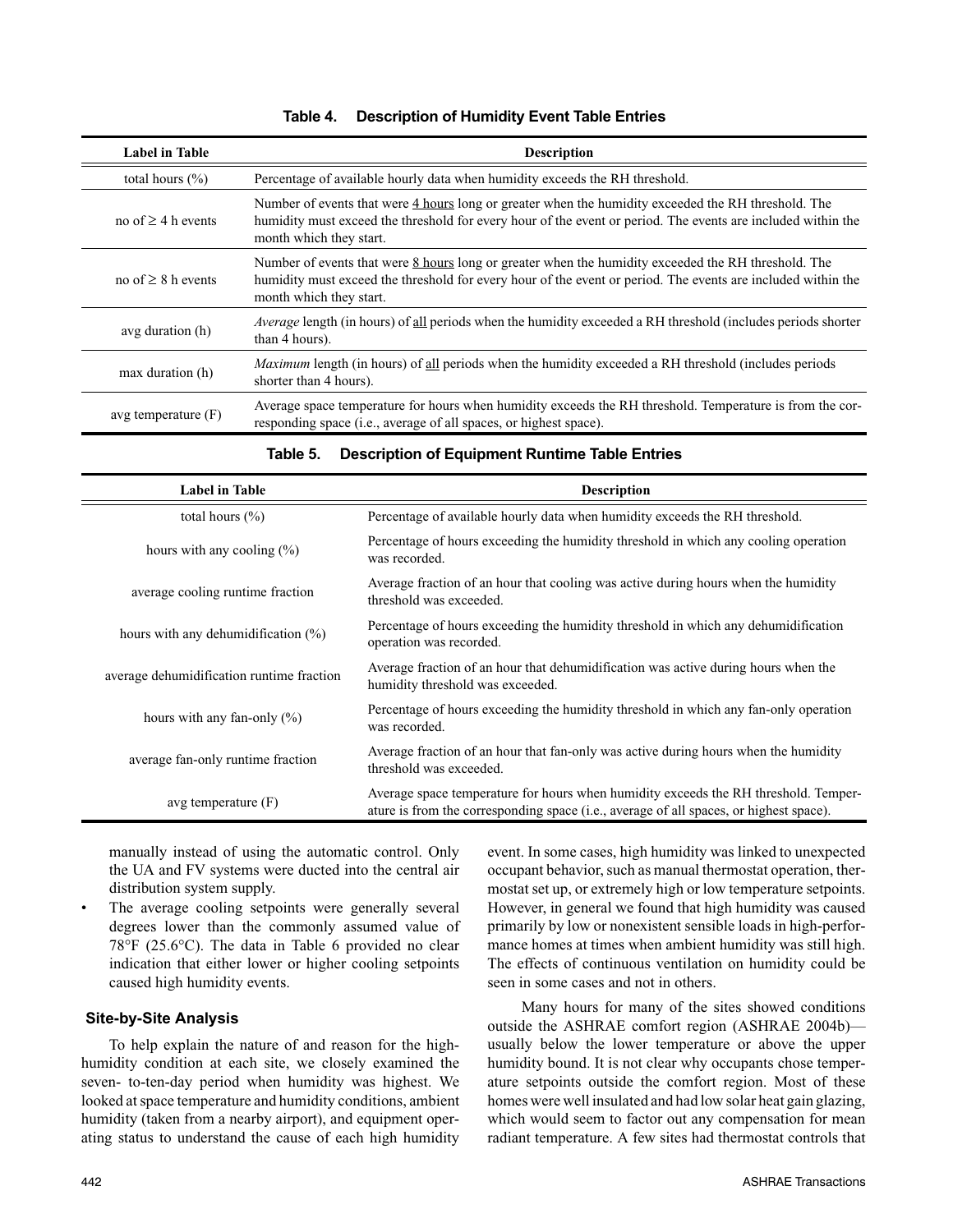#### **Table 6. Worst Month at Each Site with Percentage of Hours and Events Over 60% and 65% RH, and Coincident Average Temperature**

|      |                                                                            |                         |                  |            |                  |            |                | Number of events  |                | Number of events              |                         |          |
|------|----------------------------------------------------------------------------|-------------------------|------------------|------------|------------------|------------|----------------|-------------------|----------------|-------------------------------|-------------------------|----------|
| Site |                                                                            |                         |                  | Hours      | % hours          | % hours    |                | longer than 4 hrs |                | longer than 8 hrs             | Average temperature (F) |          |
| No.  | System                                                                     | City                    | Month/Yr         |            | of Data over 60% | over 65%   | $>60\%$        | >65%              | $>60\%$        | >65%                          | over 60%                | over 65% |
|      |                                                                            |                         |                  |            |                  |            |                |                   |                |                               |                         |          |
|      | <b>Standard houses without ventilation</b>                                 |                         |                  |            |                  |            |                |                   |                |                               |                         |          |
|      | 20 STD                                                                     | Houston                 | Mar-02           | 744        | 19%              | 3%         | 11             | 1                 | 6              | $\mathbf 1$                   | 72                      | 72       |
|      | 27 STD                                                                     | Houston                 | Mar-03           | 744        | 20%              | 1%         | 13             | 0                 | 6              | 0                             | 70                      | 70       |
|      | 25 STD                                                                     | Houston                 | May-04           | 744        | 48%              | 26%        | 23             | 13                | 18             | 9                             | 75                      | 75       |
|      | 19 STD                                                                     | Houston                 | Apr-02           | 720        | 57%              | 22%        | 11             | 10                | 11             | 5                             | 74                      | 74       |
|      | 18 STD                                                                     | Houston                 | Nov-01           | 335        | 67%              | 5%         | 12             | 2                 | 11             | 0                             | 74                      | 73       |
|      | <b>Standard houses with ventilation</b>                                    |                         |                  |            |                  |            |                |                   |                |                               |                         |          |
|      | 35 STD-CFI                                                                 | Austin                  | $Jan-03$         | 396        | 0%               | 0%         |                |                   |                |                               |                         |          |
|      | 34 STD-CFI                                                                 | Austin                  | May-03           | 744        | 5%               | 0%         | 1              |                   | 0              |                               | 74                      |          |
|      | 39 STD-CFI                                                                 | Dallas                  | May-03           | 744        | 24%              | 3%         | 11             | 0                 | 3              | 0                             | 74                      | 75       |
|      | 37 STD-CFI                                                                 | Dallas                  | $Jun-03$         | 717        | 38%              | 6%         | 12             | 2                 | 5              | 0                             | 76                      | 76       |
|      | 38 STD-CFI                                                                 | Dallas                  | May-03           | 744        | 51%              | 16%        | 22             | 10                | 12             | 4                             | 76                      | 76       |
|      | 35 STD-CFI                                                                 | Austin                  | May-03           | 744        | 66%              | 15%        | 9              | $\overline{7}$    | $\overline{7}$ | 4                             | 77                      | 77       |
|      | Medium performance houses with ventilation                                 |                         |                  |            |                  |            |                |                   |                |                               |                         |          |
|      | 43 ES-CFI                                                                  | OK City                 | Nov-03           | 720        | 24%              | 13%        | 5              | 6                 | 4              | 4                             | 72                      | 72       |
|      | 42 ES-CFI                                                                  | OK City                 | $Jun-03$         | 720        | 100%             | 82%        | 1              | 22                | $\mathbf{1}$   | 16                            | 79                      | 79       |
|      | 41 ES-CFI                                                                  | OK City                 | $Jun-03$         | 720        | 100%             | 94%        | $\overline{2}$ | 17                | $\overline{2}$ | 16                            | 73                      | 73       |
|      |                                                                            |                         |                  |            |                  |            |                |                   |                |                               |                         |          |
|      | High performance houses with ventilation                                   |                         |                  |            |                  |            |                |                   |                |                               |                         |          |
|      | 17 BA-CFI                                                                  | Houston                 | Apr-02           | 720        | 82%              | 34%        | 21             | 21                | 19             | 13                            | 75                      | 76       |
|      | 15 BA-CFI                                                                  | Houston                 | Feb-01           | 537        | 95%              | 68%        | 4              | 8                 | 4              | 8                             | 71                      | 73       |
|      | 16 BA-CFI                                                                  | Houston                 | Feb-01           | 514        | 99%              | 90%        | 1              | 2                 | 1              | $\overline{2}$                | 68                      | 68       |
|      | High performance houses with energy recovery ventilation                   |                         |                  |            |                  |            |                |                   |                |                               |                         |          |
|      | 13 BA-ERV                                                                  | Houston                 | Apr-02           | 720        | 56%              | 18%        | 30             | 12                | 22             | 1                             | 74                      | 74       |
|      | 12 BA-ERV                                                                  | Houston                 | Apr-02           | 720        | 85%              | 52%        | 3              | 23                | 3              | 10                            | 78                      | 78       |
|      | 11 BA-ERV                                                                  | Houston                 | Apr-02           | 720        | 98%              | 53%        | 8              | 30                | 8              | 20                            | 75                      | 75       |
|      |                                                                            |                         |                  |            |                  |            |                |                   |                |                               |                         |          |
|      | Standard houses with ventilation and cooling system enhancement            |                         |                  |            |                  |            |                |                   |                |                               |                         |          |
|      | 30 STD-CFI-MOR                                                             | Houston                 | Nov-02           | 720<br>720 | 13%<br>14%       | 2%<br>0%   | 8<br>4         | 1<br>$\mathbf 0$  | 4<br>1         | 1<br>0                        | 72<br>73                | 77<br>75 |
|      | 29 STD-CFI-MOR                                                             | Houston                 | <b>Nov-02</b>    |            |                  |            | $\mathbf 0$    | 14                | $\mathbf 0$    | 12                            | 73                      | 73       |
|      | 31 STD-CFI-ECM                                                             | Houston                 | Jun-04           | 560        | 100%             | 91%        |                |                   |                |                               |                         |          |
|      | High performance house with ventilation and cooling system enhancement     |                         |                  |            |                  |            |                |                   |                |                               |                         |          |
|      | 14 BA-CFI-ECM                                                              | Houston                 | Apr-02           | 720        | 88%              | 29%        | 14             | 15                | 11             | 9                             | 71                      | 71       |
|      | Standard houses with ventilation and supplemental dehumidification         |                         |                  |            |                  |            |                |                   |                |                               |                         |          |
|      | 26 STD-CFI-DH-D                                                            | Houston                 | <b>Nov-02</b>    | 720        | 0%               | 0%         | 0              |                   | 0              |                               | 73                      |          |
|      | 33 STD-CFI-APR                                                             | Houston                 | Apr-04           | 720        | 5%               | 1%         | 1              | 0                 | 0              | 0                             | 72                      | 73       |
|      | 32 STD-CFI-APR                                                             | Houston                 | Mar-04           | 744        | 9%               | 3%         | $\overline{2}$ | 1                 | 1              | 1                             | 71                      | 71       |
|      | 28 STD-CFI-DH-D                                                            | Houston                 | Nov-02           | 720        | 18%              | $0\%$      | 5              | 0                 | 4              | 0                             | 72                      | 72       |
|      | 40 STD-CFI-APR                                                             | Orlando                 | Sep-04           | 720        | 25%              | 5%         | 10             | 1                 | 6              | 1                             | $77\,$                  | 78       |
|      |                                                                            |                         |                  |            |                  |            |                |                   |                |                               |                         |          |
|      | High performance houses with ventilation and supplemental dehumidification |                         |                  |            |                  |            |                |                   |                |                               |                         |          |
|      | 10 BA-FV                                                                   | Houston                 | Oct-02           | 449        | 13%              | 4%         | 1              | 0                 | 0              | 0                             | 75                      | 75       |
|      | 5 BA-UA                                                                    | Houston                 | Oct-01           | 340        | 23%              | 2%         | 4              | 0                 | 0              | 0                             | 73                      | 73       |
|      | 3 BA-CFI-DH-A                                                              | Houston                 | Apr-02           | 720        | 26%              | 2%         | 12             | 0                 | 4              | 0                             | 74                      | 75       |
|      | 2 BA-CFI-DH-C                                                              | Houston                 | $Oct-01$         | 656        | 45%              | 17%        | 16             | 7                 | 10             | 1                             | 74                      | 74       |
|      | 6 BA-UA                                                                    | Houston                 | Apr-02           | 720        | 61%              | 12%        | 37             | 0                 | 18             | 0                             | 75                      | 76       |
|      | 1 BA-CFI-DH-C<br>8 BA-FV                                                   | Houston<br>Houston      | Apr-02<br>Jun-02 | 720        | 62%              | 33%        | 23             | 22                | 21             | 12<br>$\overline{\mathbf{c}}$ | 75<br>80                | 76<br>79 |
|      | 7 BA-UA                                                                    |                         | Oct-02           | 720        | 69%              | 10%        | 9              | 3                 | 6              |                               |                         |          |
|      |                                                                            | Houston                 |                  | 452        | 70%              | 28%        | 19             | 6                 | 9              | 1                             | 76<br>75                | 76<br>76 |
|      | 22 BA-CFI-DH-C<br>9 BA-FV                                                  | Jacksonville<br>Houston | Sep-00<br>Apr-02 | 720<br>720 | 74%<br>74%       | 25%<br>26% | 21<br>25       | 14<br>21          | 16<br>24       | 8<br>7                        | 76                      | 77       |
|      | 21 BA-CFI-DH-C                                                             | Jacksonville            | Nov-00           | 399        | 86%              | 43%        | 4              | 5                 | 2              | 3                             | 72                      | 74       |
|      |                                                                            |                         |                  |            |                  |            |                |                   |                |                               |                         |          |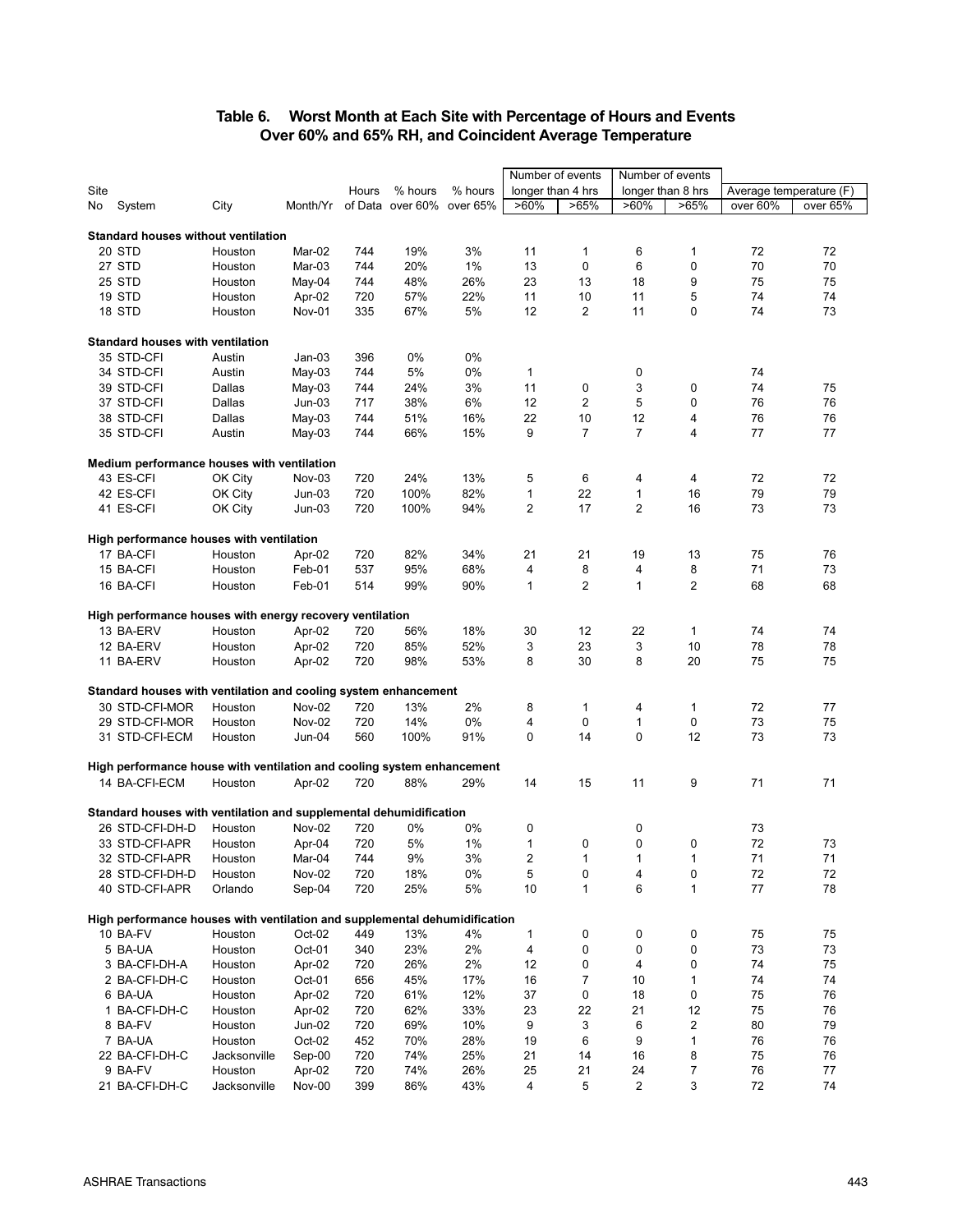lowered the temperature by as much as 3°F (1.7°C) below the requested setpoint, of which some occupants complained.

The next sections progressively show results for houses with standard and high-performance building envelopes both with and without ventilation or supplemental dehumidification. While the results are in some cases anecdotal, the progression is intended to illustrate what we observe as the major factors affecting space humidity levels in this sample of homes. A report is available (Henderson and Rudd 2005) that provides full detailed results for each site.

#### **Standard House without Ventilation**

Figure 2 shows the indoor space temperature and humidity data for a standard house without mechanical ventilation (Site 19) on a psychrometric chart, with the ASHRAE comfort region highlighted. Figure 3 shows a comparison of 10-day periods from the worst month (April) and a normal summer month (August). As observed for other standard houses without ventilation, humidity control is good in the summer due to high demand for cooling operation. However, the lightly loaded spring period resulted in humidity levels over 60% RH. At this site, the supply fan cycles on and off with the compressor (since CFI ventilation does not activate the fan when the compressor is off).

Standard houses without ventilation are more consistent with general industry experience: humidity is usually controlled below 60% RH in the summer, with some modest excursions during the swing season and nights. Infiltration is often low in swing seasons, so space humidity can be maintained by occasional cooling operation driven by modest sensible gains.

#### **Standard House with Ventilation**

Figure 4 shows the indoor conditioned space temperature and coincident relative humidity data for a standard house with



*Figure 2 Standard house without ventilation; temperature and RH measured in four conditioned space zones from June 2001 to October 2002.*



*Figure 3 High-humidity month (April) compared to typical summer month (August) for standard house without ventilation.*



*Figure 4 Standard house with ventilation; temperature and RH measured in three conditioned space zones from January to June 2003.*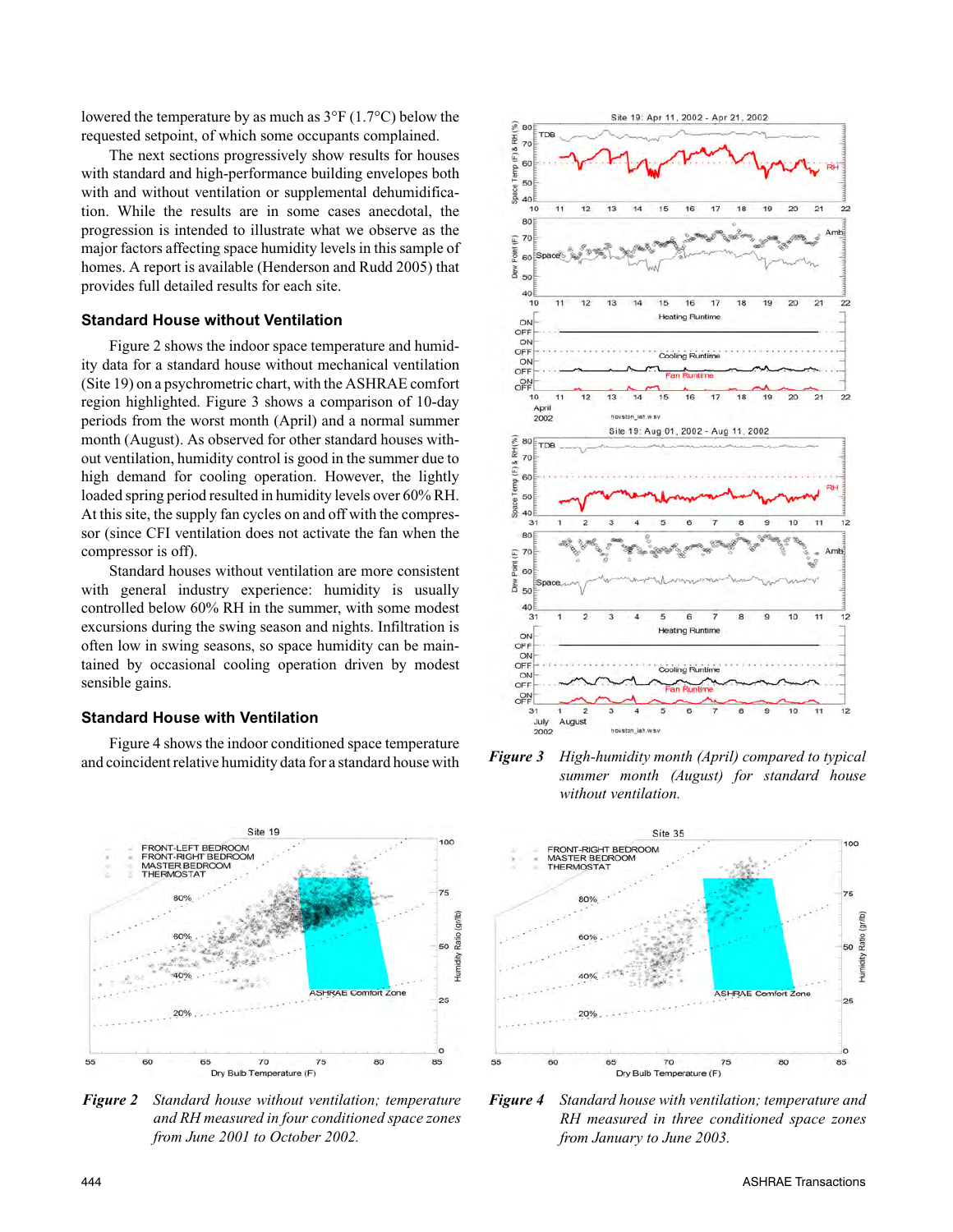mechanical ventilation (site 35). Figure 5 shows a week from the month with the highest indoor relative humidity (May). The difference between standard homes with and without ventilation was not definitive at every site due to differences in occupancy, internal loads, setpoints, and other factors that affected space humidity levels.

#### **High-Performance House with Ventilation**

Figure 6 shows the indoor space temperature and humidity data on the psychrometric chart for a high-performance house with mechanical ventilation (Site 17). Figure 7 shows a week from the month with the highest indoor relative humidity (April) as well as a typical summer week. The additional supply fan operation associated with the CFI ventilation system is apparent for this site (see Figure 7). When the outdoor temperature is mild and sensible loads are small, the high-performance house with ventilation has relatively high indoor humidity. High humidity occurs when there is little or



*Figure 5 High-humidity month (May) shows long periods with RH between 60% and 70% for standard house with ventilation.*



*Figure 6 High-performance house with ventilation; temperature and RH measured in four conditioned space zones from July 2001 to October 2002.*

no demand for sensible cooling (i.e., the thermostat is satisfied). At this site, thermostat setup during daytime working hours also reduced the cooling demand and caused higher indoor relative humidity. Similar results were observed at the other high-performance homes. At some sites, the reduction in cooling loads during summer nights also led to higher humidity levels.

Figure 8 illustrates the effect that continuous ventilation and internal generation have on space humidity levels in a high-performance home (Site 1). After a long cooling cycle, CFI ventilation is still provided to the space for several hours



*Figure 7 High-humidity month (April) compared to typical summer month (July) for high-performance house with ventilation.*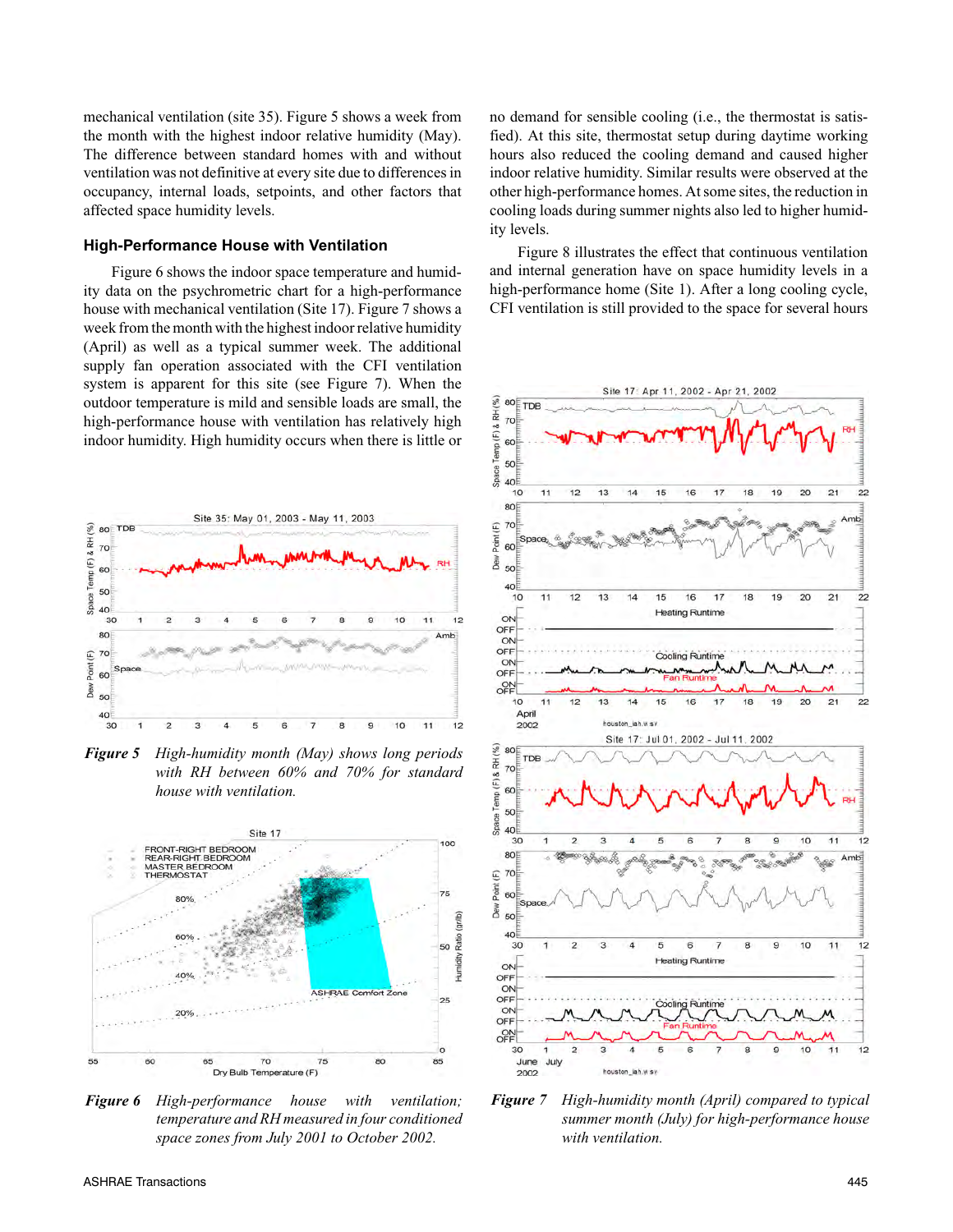

*Figure 8 Steady increase of indoor humidity driven by continuous ventilation and internal generation during non-cooling hours.*

without further cooling operation. During this noncooling period, the space dew point slowly approached the ambient value. This example shows how infrequent cooling operation combined with continuous whole-house ventilation and internal generation can cause high humidity levels. In contrast, a naturally ventilated home would experience very little ventilation at these mild conditions, since the driving potential for natural infiltration is small. Therefore, the space humidity might have been more consistently maintained.

#### **High-Performance House with ERV**

Energy recovery ventilators are sometimes identified as a solution to humidity control in humid climates. However, the data in Figure 9 confirm that, while these devices can lessen the incoming ventilation load by tempering the outdoor air, their impact is limited during mild outdoor conditions. When space and ambient humidity conditions are similar, the ERV provides essentially no dehumidification of ventilation air. The bottom of Figure 9 shows that indoor humidity was controlled reasonably well for typical summer conditions, since the difference between indoor and outdoor conditions provides more potential for dehumidification.

#### **High-Performance House with Ventilation and Enhanced Cooling**

Modest improvement can be seen in high-performance houses with enhanced cooling systems designed to increase latent removal capacity. Figure 10 shows data for a highperformance house with an enhanced cooling system that



*Figure 9 High-humidity month (April) compared to typical summer month (July) for high-performance house with energy recovery ventilator (ERV).*

lowers the temperature setpoint by as much as  $3^{\circ}F$  (1.7 $^{\circ}C$ ) when humidity is high. While overcooling does increase compressor operation and provide a lower dew point, the lower temperature tends to increase the relative humidity. The top of Figure 10 shows that overcooling pushed the space temperature down by the full  $3^{\circ}F$  (1.7 $^{\circ}C$ ) for this period in April (to below 70°F [21.1°C]), making the space uncomfortable for occupants and driving the RH above 60%. The summer day charted at the bottom of Figure 10 shows that system worked better at these conditions. The dehumidification signal, which was triggered when the space was above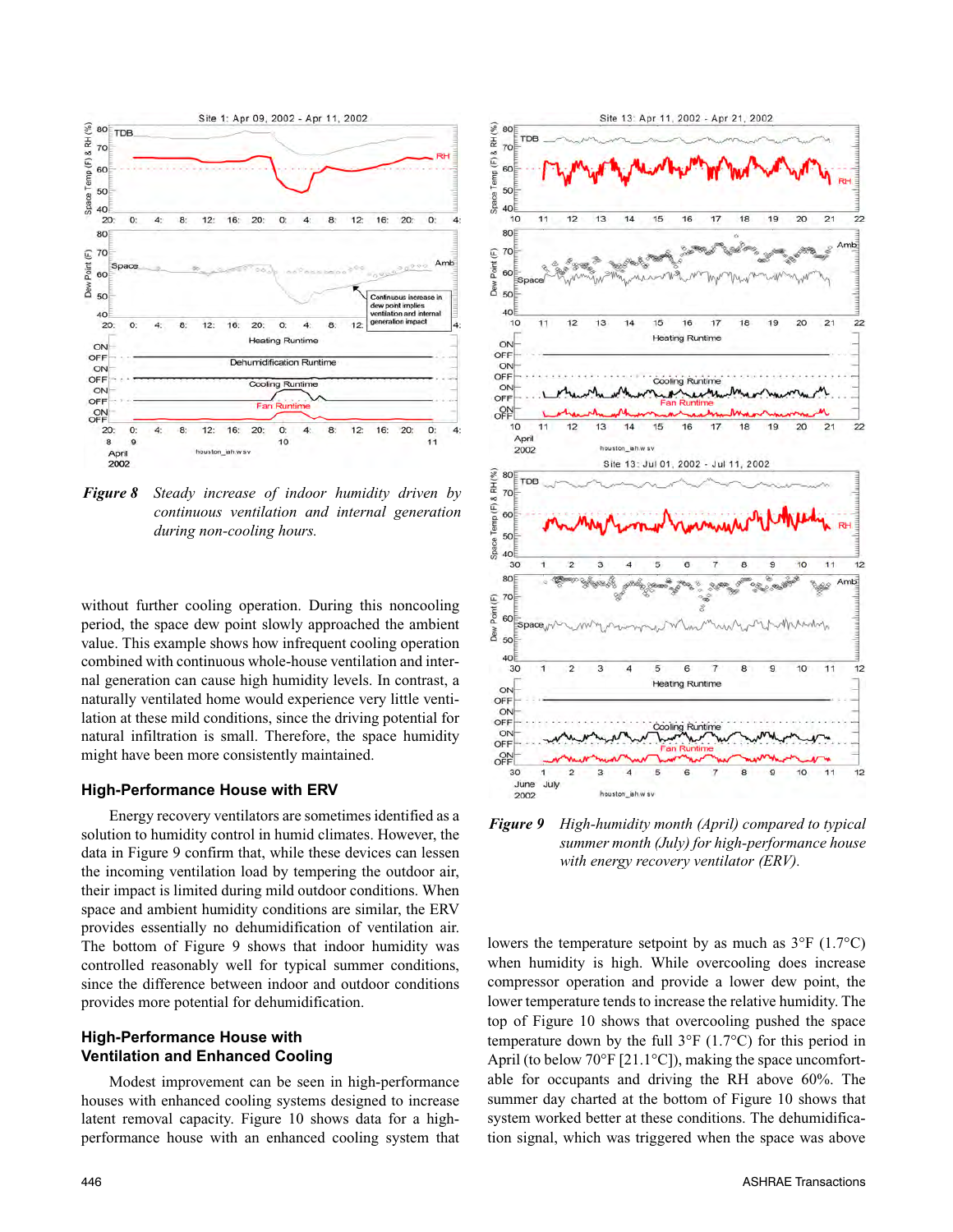

*Figure 10 High-humidity month (April) compared to typical summer month (July) for high-performance house with ventilation and enhanced cooling.*

50% RH, periodically drove down space temperature slightly, but the RH was always maintained below 60% RH.

#### **High-Performance House with Ventilation and Dehumidification**

The addition of a high-performance dehumidifier in the high-performance house results in good humidity control throughout the year. Figure 11 shows the space temperature and humidity data for Site 5 on the psych chart. The dehumidifier always maintained the space below 60% RH in this home. Figure 12 shows a week from the high-humidity month (Octo-



*Figure 11 High-performance house with ventilation and dehumidification; temperature and RH measured in four conditioned space zones from October 2001 to October 2002.*



*Figure 12 High-humidity month (October) compared to typical summer month (August) for highperformance house with ventilation and dehumidification.*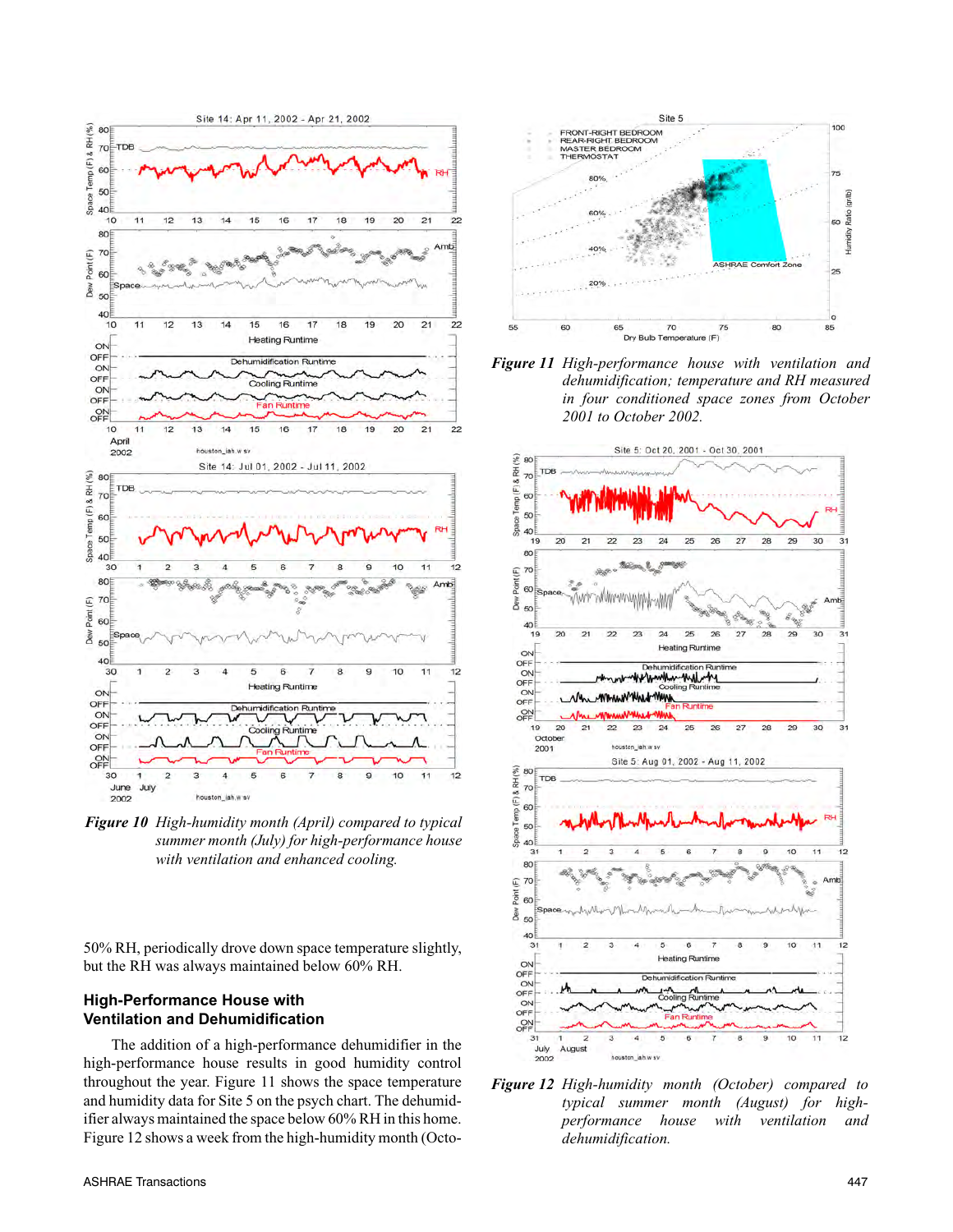ber) as well as a typical summer week in August. Figure 12 shows that dehumidification and cooling were required in October for a brief period until the ambient humidity dropped and reduced the latent load. In the summer, the dehumidifier was only required to operate for brief periods at night when the humidity briefly increased. Dehumidifier operation was not required during the middle of the day in the summer.

#### **CONCLUSIONS**

Conventional cooling systems in standard houses usually provide reasonable humidity control (i.e., below 60% RH) for summer conditions in warm-humid and mixed-humid climates. Space humidity excursions above 60% RH usually occur during the swing months in the spring and fall, or at night, when sensible cooling loads are modest or nonexistent. The effect of adding mechanical ventilation to standard houses in humid climates was not a consistently clear or strong signal. Differences in occupancy and occupant behavior seem to have a larger impact.

High-performance homes have smaller sensible heat gains and, therefore, have a higher balance-point temperature for cooling. As a result, there are many hours when sensible cooling is not required yet there are still significant moisture loads from internal sources and ventilation. The result is higher space humidity levels at times when the cooling thermostat is satisfied.

The combination of high-performance, low sensible heat gain buildings and continuous mechanical ventilation has significantly increased the number of hours in the year that require dehumidification without sensible cooling. Humidity loads in these high-performance homes cannot always be met by conventional or enhanced cooling systems, but instead require separate dehumidification. These load conditions which have not typically been observed in standard homes do not occur during peak summer cooling conditions but mostly occur in the swing seasons and may occur during summer nights.

The addition of supplemental dehumidification to highperformance homes enables the energy savings of efficiency improvements that significantly reduce cooling demand without the fear of elevated indoor humidity.

#### **ACKNOWLEDGMENT**

This work was supported by the United States Department of Energy, Building Technologies Program. We especially appreciate the leadership of Ed Pollock, George James, and the National Renewable Energy Laboratory.

#### **REFERENCES**

- ACCA. 2004. *Manual J—Residential Load Calculation*, 8th ed. (version two). Air Conditioning Contractors of America.
- Andrade, M.A., and C.W. Bullard. 2002. Modulating blower and compressor capacities for efficient comfort control. *ASHRAE Transactions* 108(1):631–37.
- ASHRAE. 2004a. *ANSI/ASHRAE Standard 62.2-2004, Ventilation and Acceptable Indoor Air Quality in Low-Rise Residential Buildings*. Atlanta: American Society of Heating, Refrigerating and Air-Conditioning Engineers, Inc.
- ASHRAE. 2004b. *ANSI/ASHRAE Standard 55-2004, Thermal Environmental Conditions for Human Occupancy*. Atlanta: American Society of Heating, Refrigerating and Air-Conditioning Engineers, Inc.
- Henderson, H., and A. Rudd. 2005. Analysis of indoor environmental data. Report to US Department of Energy, National Renewable Energy Laboratory, Golden, CO.
- Henderson, H.I., K. Rengarajan, and D.B. Shirey. 1992. The impact of comfort control on air conditioner energy use in humid climates. *ASHRAE Transactions* 98(2):104–13.
- Krakow, K.I., S. Lin, and Z.S. Zang. 1995. Temperature and humidity control during cooling and dehumidifying by compressor and evaporator fan speed variation. *ASHRAE Transactions* 101(1):292–304.
- Rudd, A., J. Lstiburek, and K. Ueno. 2005. Residential dehumidification systems research for hot-humid climates. US Department of Energy, Energy Efficiency and Renewable Energy, NREL/SR-550-36643. www.osti. gov/bridge/.
- Shirey, D., and H. Henderson. 2004. Dehumidification at part load. *ASHRAE Journal* 46(4).
- Trowbridge, J.T., K.S. Ball, J.L. Peterson, B.D. Hunn, and M.M. Grasso. Evaluation of strategies for controlling humidity in residences in humid climates. *ASHRAE Transactions* 100(2):59–73.

#### **DISCUSSION**

**Douglas Kosar, Principal Research Engineer, University of Illinois at Chicago, Chicago, IL:** In ANSI/ASHRAE/ IESNA Standard 90.1, there is a standard that may preclude the use of a separate dehumidification-only system for comfort control that uses simultaneous cooling and heating (a packaged household dehumidifier) and new energy in commercial/institutional applications. Does such language exist in ANSI/ASHRAE Standard 90.2 that could limit this supplemental dehumidification?

**Armin Rudd:** Section 6.10.3.2 of ANSI/ASHRAE Standard 90.2-2004 addresses additional energy used for reducing humidity. It states, "If additional energy-consuming equipment is provided for reducing humidity, it shall be equipped with controls capable of being set to prevent energy from being used to produce a relative humidity within the space below 50% during periods of human occupancy or below 60% during unoccupied periods." That language does not preclude the use of supplemental dehumidification for humidity control, nor should any new language be construed to do so. In humid climates, especially for energy-saving, low-sensibleload houses, supplemental dehumdification is good for improving comfort, health, and durability.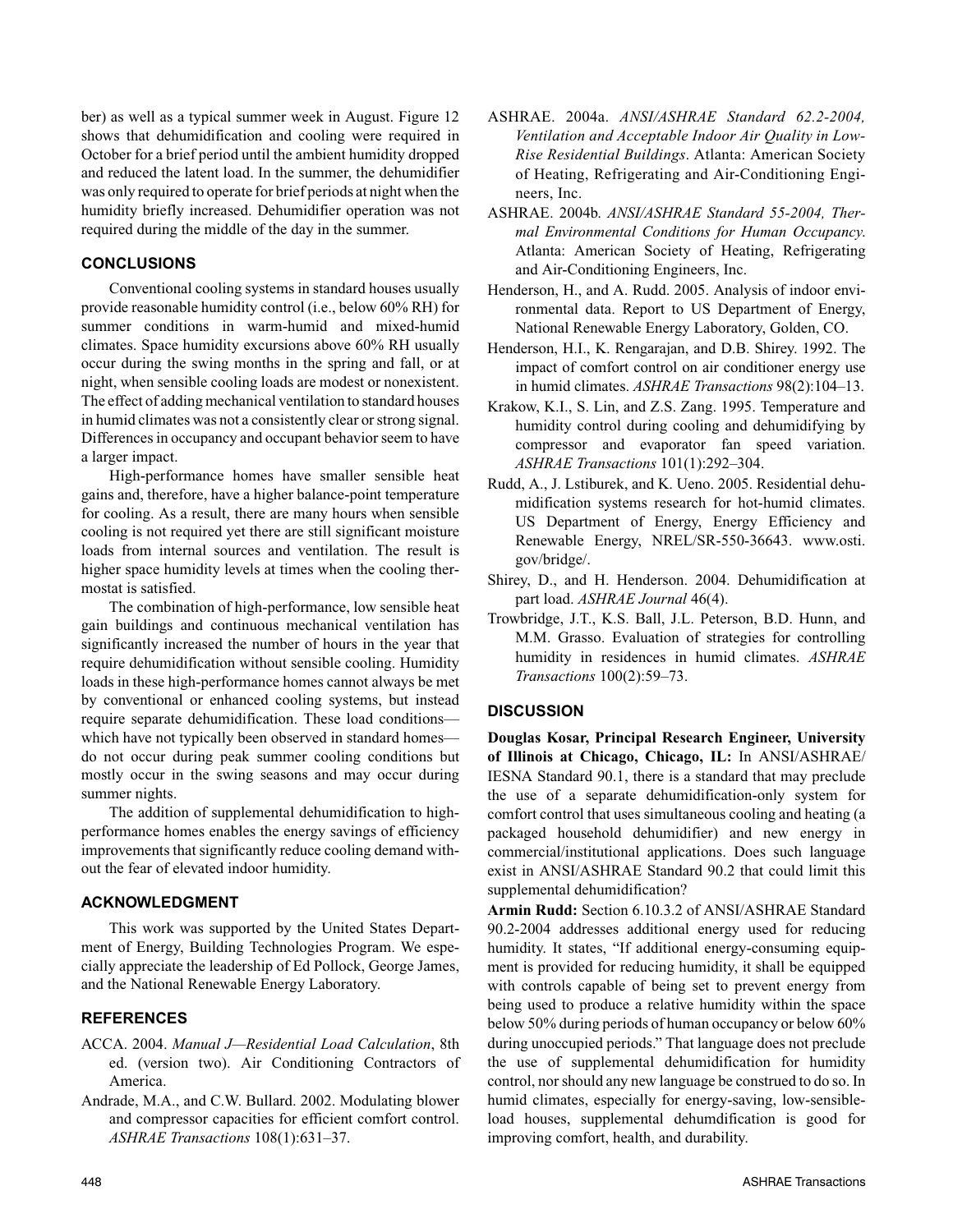**Lew Harriman, Director of Research and Consulting, Mason-Grant Consulting, Portsmouth, NH:** This information is very helpful to researchers, manufacturers, and building scientists as they try to understand the real-world operating results of residential air-conditioning systems. So that the information can be even better understood in its full context, I would strongly encourage the authors and the Society to include the color photos of the buildings, building details, and system diagrams used in the presentation in the printed version of Transactions. These photos were very helpful in understanding the complete operating context of this very important and useful information.

**Rudd:** Color photos, systems diagrams, and building details for a large group of the houses represented in this paper can be found in two references:

- Rudd, A., J. Lstiburek, and K. Ueno. 2003. Residential dehumidification and ventilation systems research for hothumid climates. *Proceedings of 24th AIVC and BETEC Conference, Ventilation, Humidity Control, and Energy, Washington, DC, October 12–14*, pp. 355–60. www.aivc.org or www.buildingscience.com/resources/ presentations/Rudd\_Residential\_Dehumidification\_and \_Ventilation\_Systems.pdf.
- Rudd, A., J. Lstiburek, and K. Ueno. 2005. Residential dehumidification systems research for hot-humid climates. US Department of Energy, Energy Efficiency and Renewable Energy, NREL/SR-550-36643. www.eere.energy.gov/ buildings/building\_america/publications.html (click on Cooling Systems and Technical Reports then Search, or www.nrel.gov/docs/fy05osti/36643.pdf).